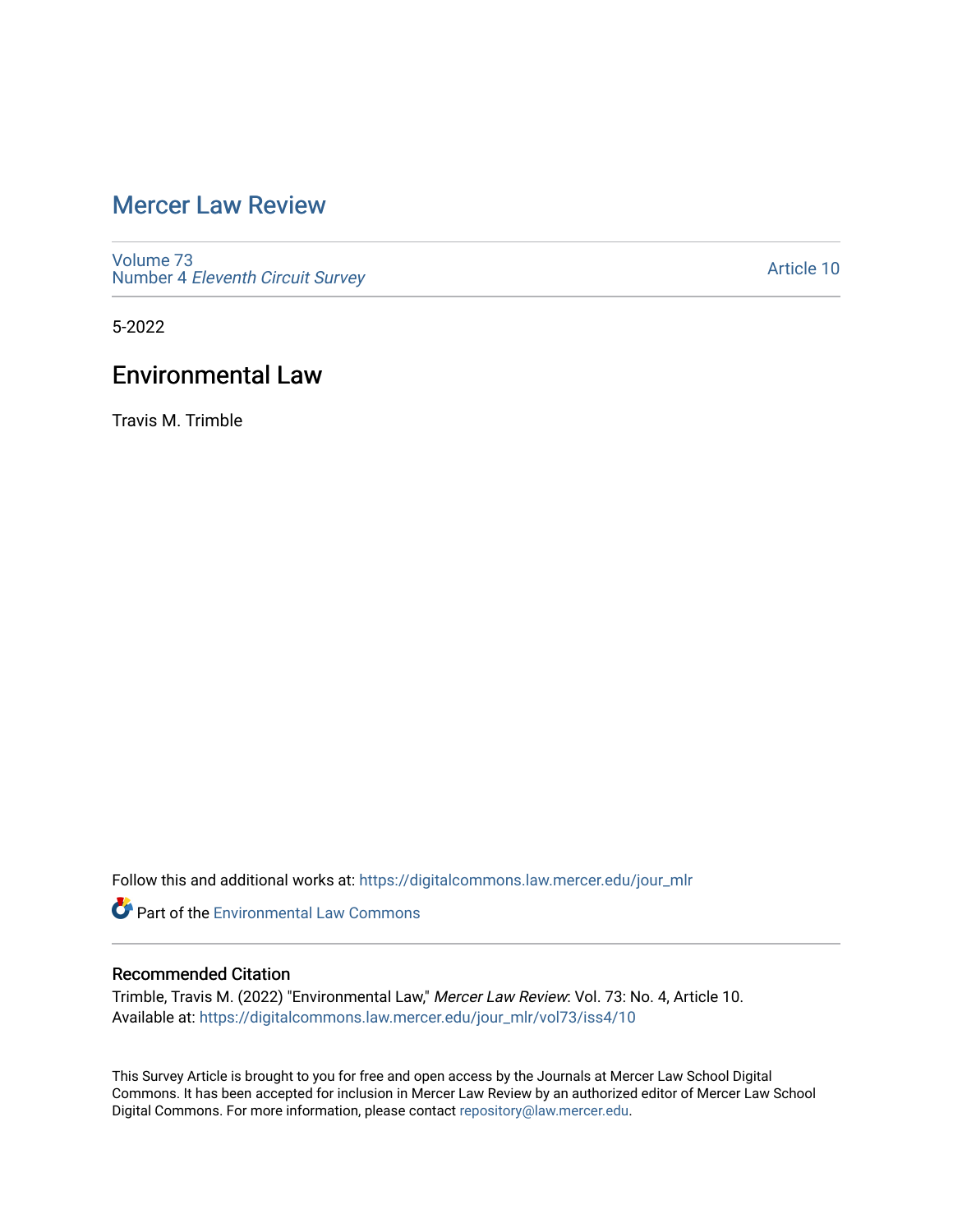# **Environmental Law**

#### **Travis M. Trimble\***

In 2021,<sup>1</sup> the United States District Court for the Southern District of Alabama, in an issue of first impression, concluded that the United States is not a "person" under the contribution provision of the Oil Pollution Act (OPA),<sup>2</sup> and therefore the provision did not waive the sovereign immunity of the United States.3 For this and other reasons a plaintiff could not recover in contribution from the United States for the plaintiff's costs of cleaning up an oil spill, even where the plaintiff alleged the spill was the result of the sole negligence of the United States.4 The United States District Court for the Northern District of Georgia issued a dispositive ruling in the long-running dispute between Alabama and Georgia over the United States Corps of Engineers' (Corps) allocation of water from Lake Lanier to municipal water supply in the metro Atlanta area.5 The court granted summary judgment to the Corps and affirmed that the Corps' decision to allocate water for that purpose, including by direct withdrawals of water from the lake, and the Corps' accompanying Environmental Impact Statement regarding that decision, was reasonable.6 Finally, the United States District Court for the Northern District of Georgia ruled that a plaintiff had successfully stated claims against multiple defendants related to the supply, use, and disposal of toxic chemicals used in the manufacture of carpet that resulted in the contamination of surface water in the

3. Savage Services Corp. v. U.S., 522 F. Supp. 3d 1114, 1127 (S.D. Ala. 2021).

1193

<sup>\*</sup>Instructor, University of Georgia School of Law. Mercer University (B.A. 1986); University of North Carolina (M.A. 1988); University of Georgia School of Law (J.D. 1993).

<sup>1.</sup> For an analysis of last year's environmental law during the Survey period, see Travis M. Trimble, *Environmental Law, 2020 Eleventh Circuit Survey,* 72 MERCER L. REV. 1135 (2021).

<sup>2.</sup> 33 U.S.C. §§ 2701–2720 (1990).

<sup>4</sup>*. Id*.

<sup>5</sup>*. In re* ACF Basin Water Litigation, No. 1:18-MI-43-TWT, 2021 U.S. Dist. LEXIS 151587 (N.D. Ga. Aug. 11, 2021).

<sup>6</sup>*. Id*. at \*5.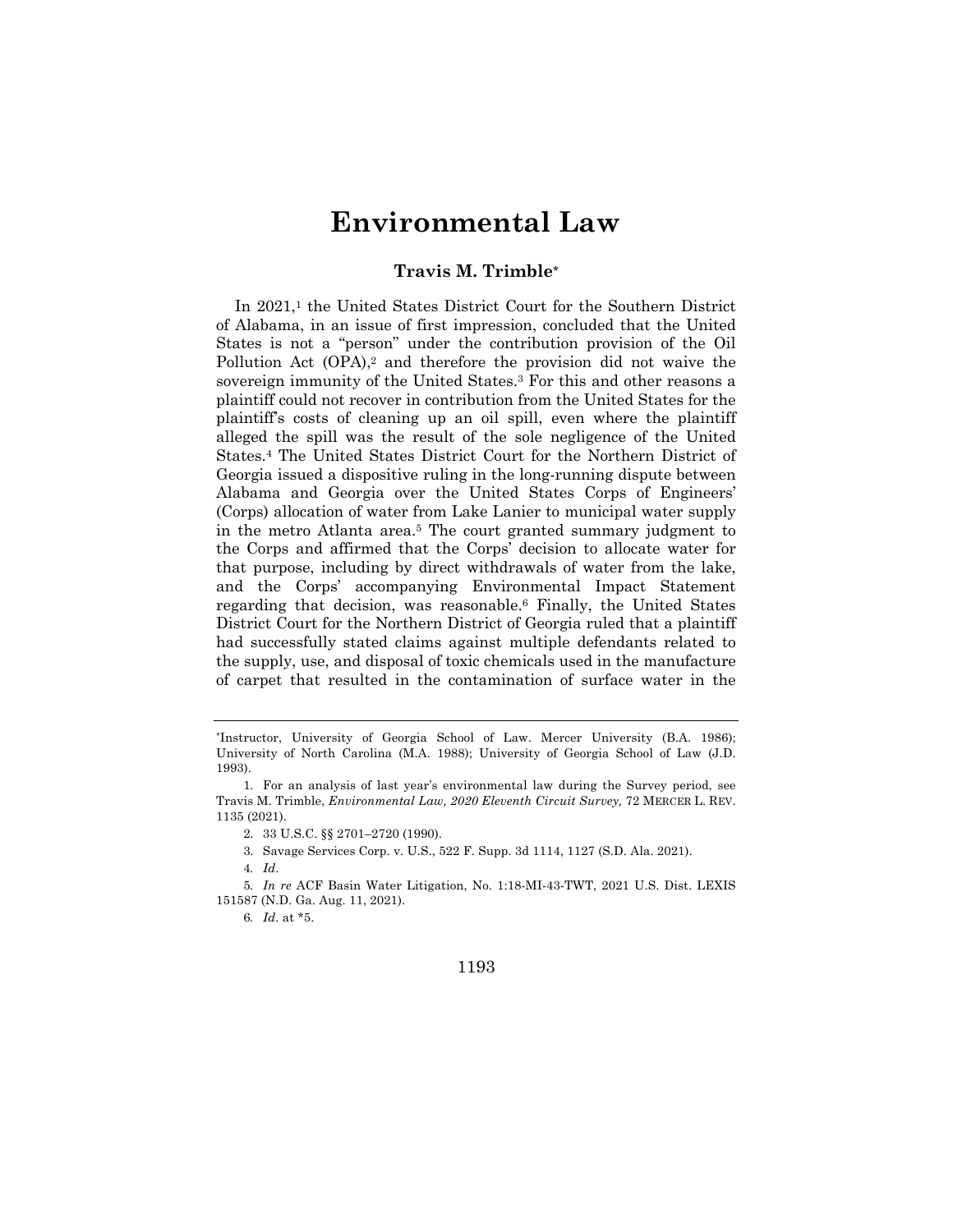Coosa River Basin in northwestern Georgia and ultimately the contamination of the drinking water supply of Rome, Georgia.7

In *Savage Services Corporation v. United States*,8 oil barges being pushed by the plaintiff's inland towing vessel on the Tennessee-Tombigbee Waterway were damaged in a lock operated by the United States Corps of Engineers.9 The damage to the barges, according to the plaintiff, was due to the sole negligence of Corps' employees, resulting in a spill of oil into the lock and causing the plaintiff to incur over four million dollars in damages, including over three million dollars in cleanup costs to remove oil from the lock. The plaintiff was strictly liable for the cleanup costs pursuant to the Oil Pollution Act.10 The plaintiff sued the United States under the Suits in Admiralty Act (SAA) <sup>11</sup> and the Federal Tort Claims Act (FTCA)12 for contribution or indemnity.13

This set of facts, which the plaintiff alleged created a claim for contribution against the United States for harm under federal admiralty law, also created a crack through which the plaintiff's claims fell, according to the United States District Court for the Southern District of Alabama.14 It granted the United States' motion to dismiss the plaintiff's claim for contribution as to the oil spill cleanup costs on the ground that the court lacked jurisdiction over the claim due to the United States' sovereign immunity.15

At the outset, the court noted that to recover from the United States, the plaintiff had to identify a waiver of sovereign immunity that would allow its claims.<sup>16</sup> Both the  $SAA^{17}$  and the  $ETCA^{18}$  contain such waivers. The United States conceded that with respect to the plaintiff's damages not related to the oil spill cleanup, the plaintiff's claims could proceed

<sup>7.</sup> Johnson v. 3M, No. 4:20-cv-8-AT, 2021 U.S. Dist. LEXIS 197688 (N.D. Ga. Sept. 20, 2021).

<sup>8</sup>*. Savage Services Corp.*, 522 F. Supp. 3d at 1114.

<sup>9</sup>*. Id*. at 1116.

<sup>10</sup>*. Id.* at 1118.

<sup>11.</sup> 46 U.S.C. § 30901 (2006).

<sup>12.</sup> 28 U.S.C. § 1346 (2013).

<sup>13</sup>*. Savage Services Corp*., 522 F. Supp. 3d at 1116.

<sup>14</sup>*. Id*. at 1119–20.

<sup>15</sup>*. Id*. at 1123.

<sup>16</sup>*. Id*. at 1117.

<sup>17.</sup> Waiver of sovereign immunity for claims against the United States, *see* 46 U.S.C. § 30903(a) (2006); *see also Savage Services Corp*., 522 F. Supp. 3d at 1117.

<sup>18.</sup> Waiver of sovereign immunity for claims against the United States, *see* 28 U.S.C. § 1346 (2013); *see also Savage Services Corp*., 522 F. Supp. 3d at 1126.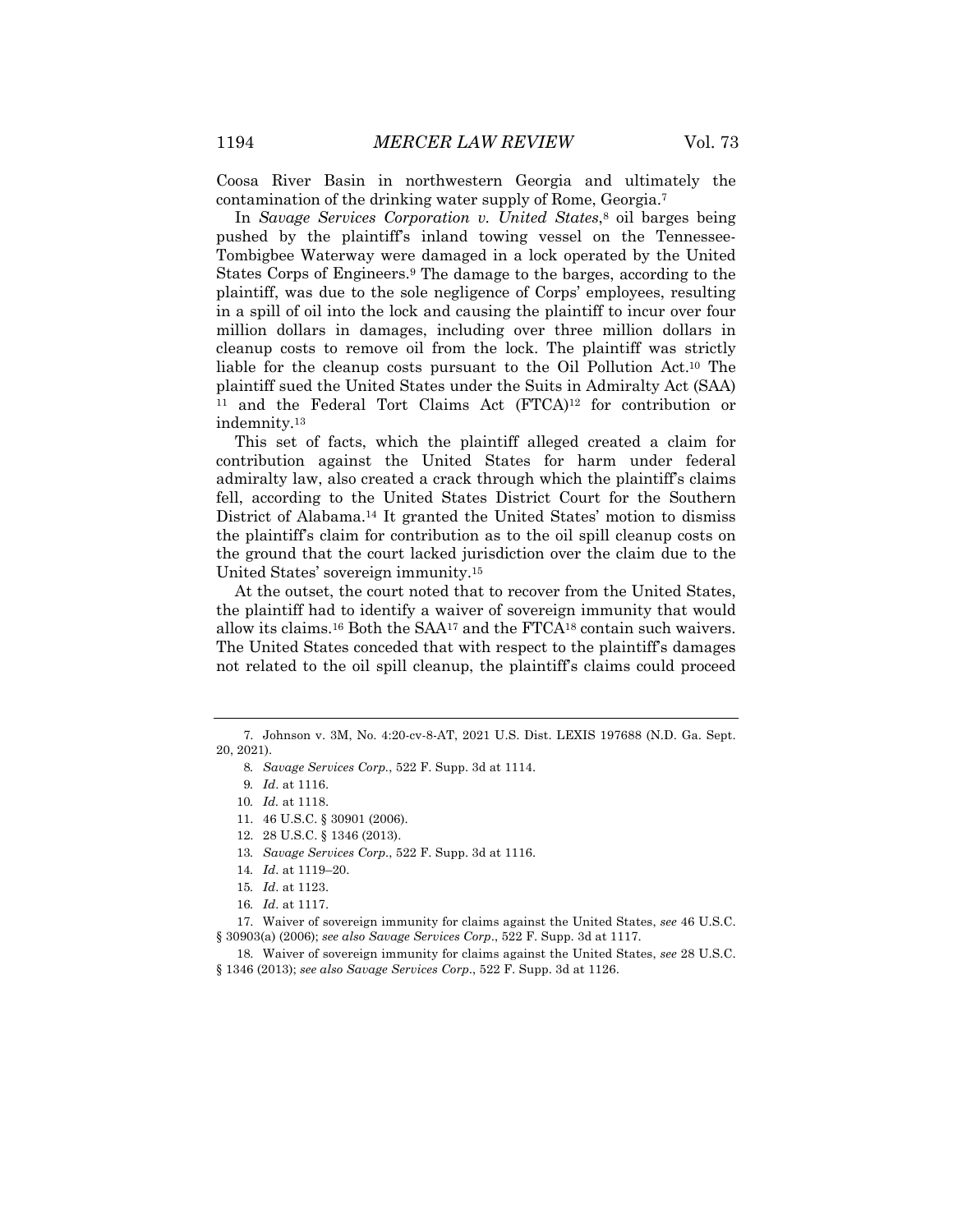under the SAA.19 However, with respect to the plaintiff's claim for damages resulting from the oil cleanup, the United States argued that that claim was governed by the OPA,20 which does not allow a responsible party like the plaintiff to bring a claim for contribution against the United States. <sup>21</sup>

The plaintiff contended that it could pursue a contribution claim for negligence against the United States under OPA's contribution provision, which provides that "a person may bring a civil action for contribution *against any other person* who is liable or potentially liable under this Act *or another law*."22 The plaintiff argued that because the SAA allowed it to sue the United States to the same extent it could sue a private party, the SAA constituted "another law" under the OPA's contribution provision.23 Thus, even if the plaintiff's claim was governed by the OPA, the OPA provided a waiver of sovereign immunity for the basis of the plaintiff's lawsuit, the SAA.24

However, the court concluded as a matter of first impression that the United States is not a "person" within the meaning of the OPA's contribution provision.25 The OPA defines person as "an individual, corporation, partnership, association, State, municipality, commission, or political subdivision of a State, or any interstate body."26 The plaintiff argued that a person under the OPA includes the United States because the term "State" should be interpreted to mean the United States and because "State" and "United States" are defined interchangeably elsewhere in the OPA.27

<sup>19</sup>*. Savage Services Corp*., 522 F. Supp. 3d at 1118.

<sup>20.</sup> The purpose of the OPA, passed after the Exxon Valdez oil spill, was to "provide quick and efficient cleanup of oil spills, compensate victims of such spills, and internalize the costs of spills within the petroleum industry." *Id.* (citing *In re* Settoon Towing, LLC, 859 F.3d 340, 344 (5th Cir. 2017)).

<sup>21</sup>*. Id.* Under the OPA, "any person owning, operating, or demise chartering [a] vessel" is a responsible party. 33 U.S.C. § 2701 (32) (2018). A responsible party "from which oil is discharged . . . into or upon the navigable waters or adjoining shorelines or the exclusive economic zone is liable for the removal costs and damages . . . that result from such incident." 33 U.S.C. § 2702(a) (1990).

<sup>22</sup>*. Savage Services Corp*., 522 F. Supp. 3d at 1119 (citing 33 U.S.C. § 2709 (1990) (emphasis in original)).

<sup>23</sup>*. Id*.

<sup>24</sup>*. Id.*

<sup>25</sup>*. Id*. at 1120–21.

<sup>26</sup>*. Id*. at 1119–20 (citing 33 U.S.C. § 2701(27) (2018)).

<sup>27</sup>*. Id*. at 1120. "'United States' and 'State' mean the several States of the United States . . ." 33 U.S.C. § 2701 (36) (2018).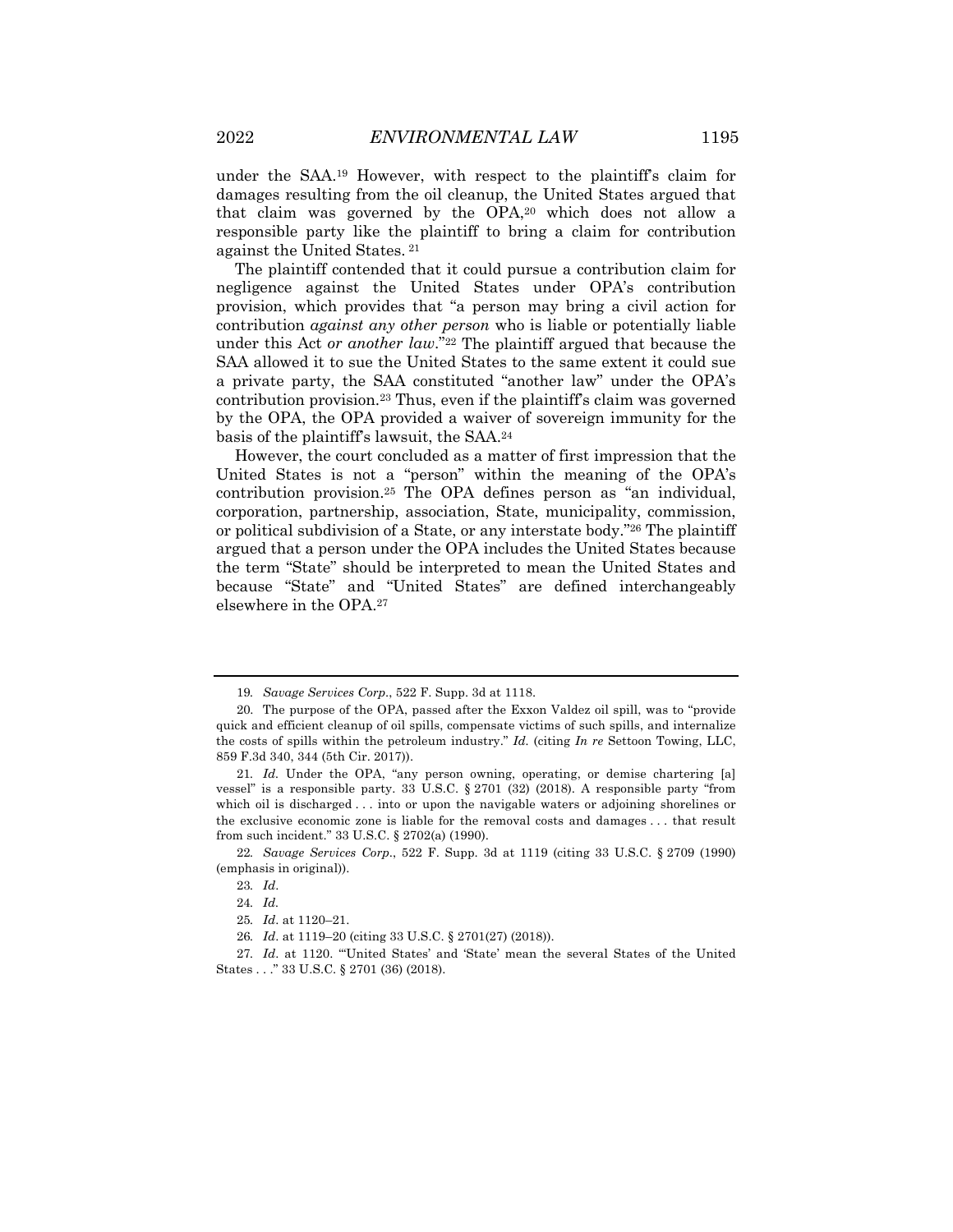The court disagreed.28 First, the court agreed with the United States' argument that had Congress intended the term "State" to include the United States in the OPA, the statute would not use the terms separately "in numerous places," as it does, to refer to the United States as a separate entity from a State.29 Second, the court explained that with respect to oil spills, the OPA had repealed a contribution provision of the Federal Water Pollution Control Act,30 which also had allowed vessel owners or operators to recover oil spill remediation costs when those costs were incurred as a result of the sole negligence of the United States (among other things).31 Thus, Congress intended to remove the possibility that responsible parties under the OPA could recover remediation costs in contribution from the United States.32 Third, courts have recognized a "well-settled presumption that the term 'person' in a statute does not include the sovereign in common usage,

The court also rejected the plaintiff's argument that if the OPA's contribution provision were not construed to include the United States as a person from whom contribution could be had, it would conflict with the SAA, which explicitly did include the United States in its contribution provision.34 While the court acknowledged that the two statutes were in conflict on this point, the court concluded that the conflict could not be resolved in the plaintiff's favor for two reasons.<sup>35</sup> First, the OPA is more recent, having been enacted in 1990 where the SAA was enacted in 1920.<sup>36</sup> The court explained that "Congress's intent to effect an implied repeal . . . when a later statute conflicts with or is repugnant to an earlier statute; or when a newer statute covers the whole subject of the earlier one, and clearly is intended as a substitute."37 The court concluded that with respect to oil spills, both of those circumstances were present in the conflict between the OPA and the SAA.38 Second, the OPA is a "specific, detailed statute" with respect

absent an affirmative showing of congressional intent to the contrary."33

34*. Id*. at 1122.

38*. Id.*

<sup>28</sup>*. Savage Services Corp*., 522 F. Supp. 3d at 1120.

<sup>29</sup>*. Id*.

<sup>30.</sup> 33 U.S.C. § 1321(i) (2018).

<sup>31</sup>*. Savage Services Corp*., 522 F. Supp. 3d at 1120–21.

<sup>32</sup>*. Id*. at 1120.

<sup>33</sup>*. Id*. at 1121.

<sup>35</sup>*. Id*.

<sup>36</sup>*. Id*.

<sup>37</sup>*. Id*. (quoting Miccosukee Tribe of Indians of Florida v. U.S. Army Corps of Eng'rs, 619 F.3d 1289, 1299 (11th Cir. 2010)).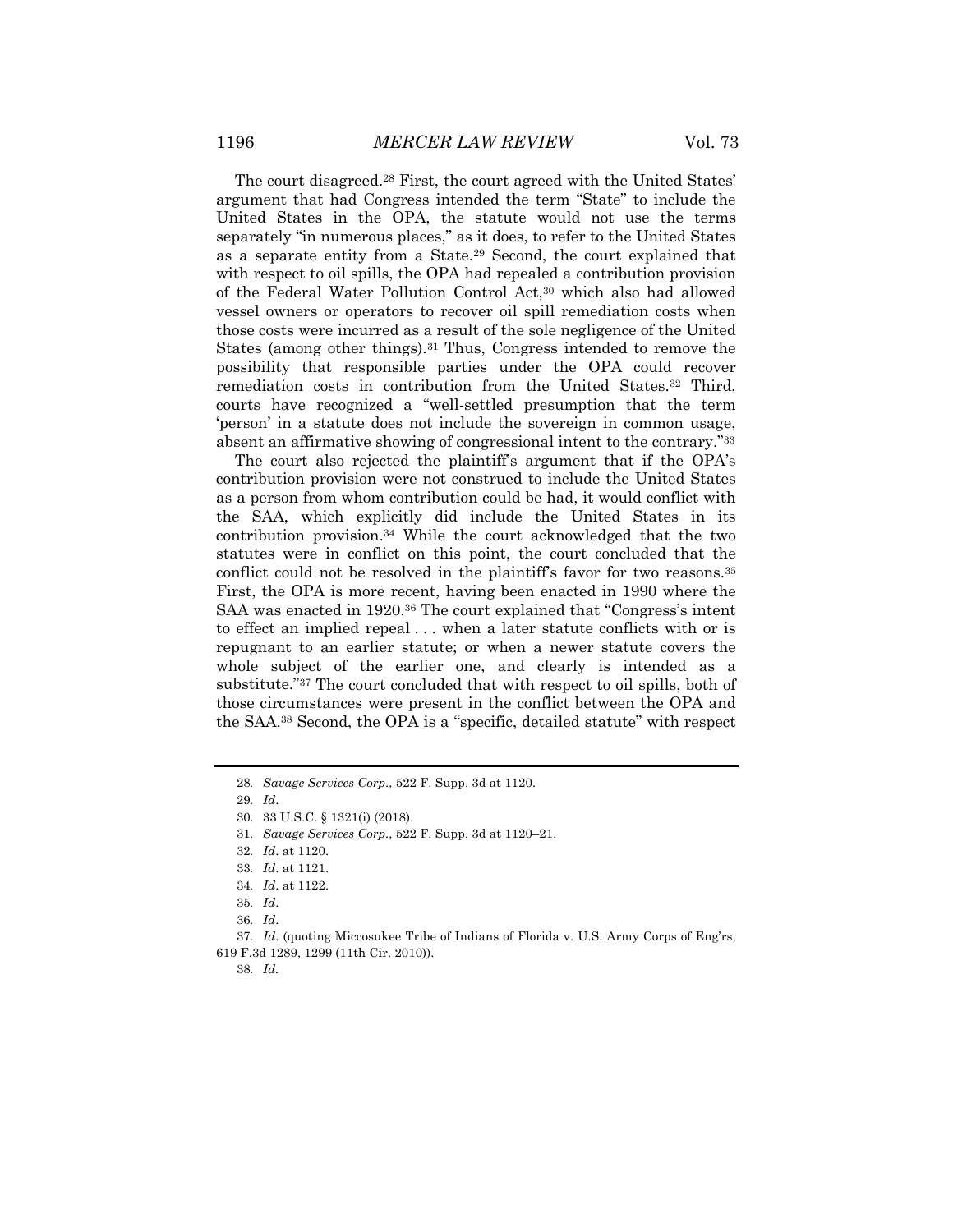to oil spills, where the SAA is more general, implying the OPA's "mandatory and exclusive nature" in dealing with oil spills.<sup>39</sup> For these reasons, the court resolved the conflict between the two statutes in favor of its reading that the OPA did not include the United States as a person for contribution purposes.40

Further, the court rejected the plaintiff's argument that the OPA's "savings" provision allowed the plaintiff to pursue its contribution claim under the SAA.41 The OPA provides that "[e]xcept as otherwise provided in this Act, this Act does not affect-(1) admiralty and maritime law; or (2) the jurisdiction of the district courts of the United States with respect to civil actions under admiralty and maritime jurisdiction  $\dots$  ."<sup>42</sup> The court concluded that the language "except as otherwise provided by this Act" applied to the plaintiff's claim, returning it to the court's earlier interpretation that the OPA did not allow for a contribution claim against the United States.43

Finally, the court concluded that the plaintiff could not bring its claim under the FTCA because the FTCA does not apply to claims falling under admiralty law.44

Thus, under the court's application of law to this narrow set of circumstances, that is, an oil spill into navigable waters, a plaintiff who is strictly liable for cleaning up the oil under the OPA cannot recover its costs from the United States, even assuming the United States is solely at fault for the spill.

In the case of *In re ACF Basin Water Litigation*,45 the Georgia court resolved a long-running dispute between the states of Alabama and Georgia over Georgia's use of water from Lake Lanier to satisfy the water supply needs of Atlanta.<sup>46</sup> The court concluded that the Corps' adoption of an updated Master Manual in 2017, which allowed for Georgia water supply providers to withdraw water directly from Lake Lanier in order to meet the water supply needs of Atlanta and surrounding areas through 2030, was not arbitrary or capricious.<sup>47</sup> It also concluded that the Corps' Environmental Impact Statement that

<sup>39</sup>*. Id*. at 1122–23.

<sup>40</sup>*. Id*. at 1123.

<sup>41</sup>*. Id*.

<sup>42</sup>*. Id*. (citing 33 U.S.C. § 2751(e) (1990)).

<sup>43</sup>*. Id*. at 1124–25.

<sup>44</sup>*. Id*. at 1127.

<sup>45.</sup> No. 1:18-MI-43-TWT, 2021 U.S. Dist. LEXIS 151587 (N.D. Ga. Aug. 11, 2021).

<sup>46</sup>*. Id*. at \*6–8.

<sup>47</sup>*. Id*. at \*55.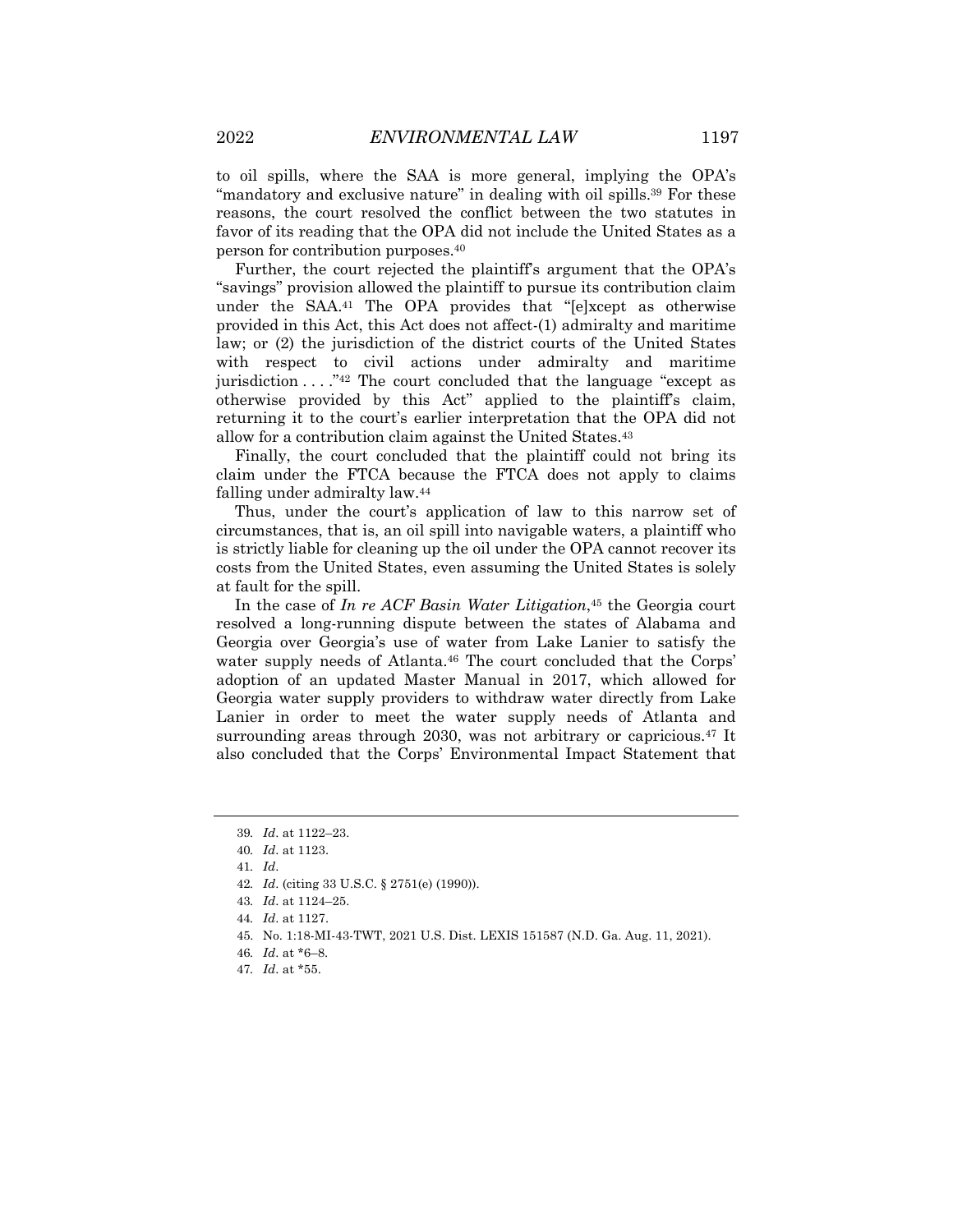accompanied the 2017 Master Manual was not arbitrary or capricious.48 As a result, the court granted summary judgment to the Army Corps of Engineers and the Georgia water supply defendants and denied summary judgment to Alabama and other parties who challenged the 2017 Manual.49

The lawsuits resolved in this case began in 2017.50 The state of Alabama, and the National Wildlife Federation (NWF) and other environmental plaintiffs (Environmental Plaintiffs), in separate lawsuits challenged the Corps' 2017 updated ACF River Basin Water Control Manual, which allocated additional water from Lake Lanier to water supply for Atlanta and the surrounding region and the Environmental Impact Statement (EIS) that accompanied it.<sup>51</sup> Relevant to the present case,52 Alabama's suit claimed the Manual and EIS violated the Administrative Procedure Act (APA),53 the Water Supply Act of 1958,54 and the National Environmental Policy Act (NEPA).55 The Environmental Plaintiffs' suit challenged the Manual and EIS under the APA, the Water Resources Development Act of 2007,56 NEPA,57 and the Fish and Wildlife Coordination Act.58

The State of Georgia, Atlanta Regional Commission, the City of Atlanta, Cobb County-Marietta Water Authority, DeKalb County, Forsyth County, Fulton County, the City of Gainesville, and Gwinnett County (Georgia Water Providers) intervened as defendants in both cases.59

The Corps operates five reservoirs along the Chattahoochee River, which rises in north Georgia, flows through Atlanta, and forms a large part of the border between Alabama and Georgia before flowing through north Florida and emptying into Lake Seminole at the Florida-Georgia

<sup>48</sup>*. Id*. at \*34–35, \*62–63.

<sup>49</sup>*. Id*. at \*63.

<sup>50</sup>*. Id*. at \*6–8.

<sup>51</sup>*. Id*.

<sup>52.</sup> On May 22, 2020, the court granted summary judgment to the Georgia Water Provider defendants on the portions of Alabama's and the Environmental Plaintiffs' claims brought under the Clean Water Act. *Id.* at \*25.

<sup>53.</sup> 5 U.S.C. §§ 701–706 (1966).

<sup>54.</sup> 43 U.S.C. § 390b (1958).

<sup>55.</sup> 42 U.S.C. § 4321 (1969).

<sup>56.</sup> Pub. L. No. 110-114, 121 Stat. 1041.

<sup>57.</sup> 42 U.S.C. § 4321 (1969).

<sup>58.</sup> 16 U.S.C. §§ 661-667e; *In re ACF Basin Water Litig.*, 2021 U.S. Dist. LEXIS 151587, at \*7.

<sup>59</sup>*. Id*.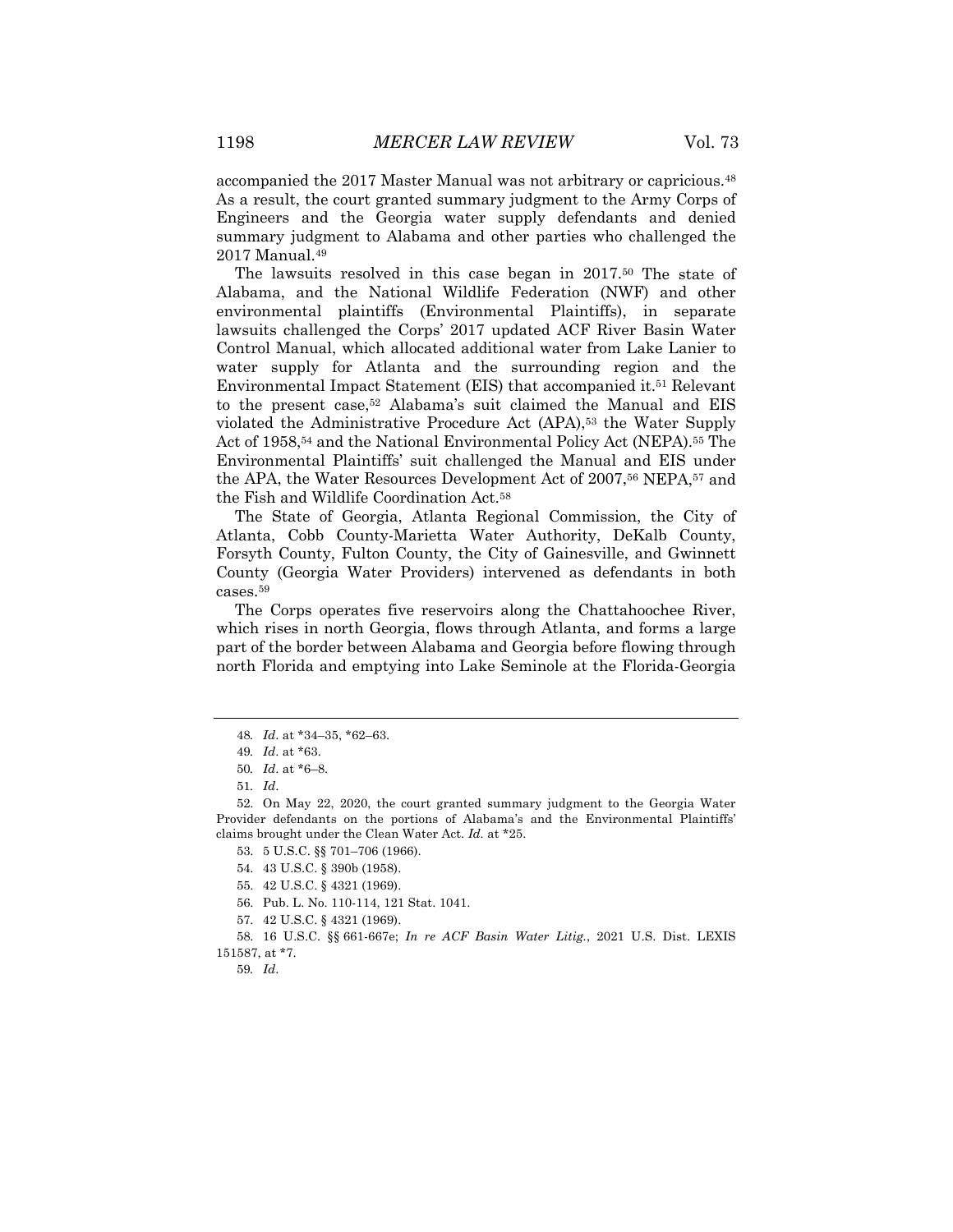border.60 Water from Lake Seminole becomes the Apalachicola River, which flows through north Florida into the Gulf of Mexico. This water management system is known as the Apalachicola-Chattahoochee-Flint (ACF) River Basin. The largest reservoir is Lake Lanier, created by the

Buford Dam (the Buford Project).61 By two statutes: the Rivers and Harbors Acts of 1945<sup>62</sup> and 1946,<sup>63</sup> the Corps was given the authority to build and operate the Buford Project.64 Reservoirs in the ACF River Basin generally were authorized by Congress for purposes including navigation, hydroelectric power, national defense, recreation, and industrial and municipal water supply.65 The 1946 Act authorized the construction of the Buford Project for downstream water supply and flood control, although the Buford Project was also to be managed for the other purposes as well, including power generation.66 The laws required the Corps to issue manuals governing its operations of the ACF basin projects to meet the needs of the projects authorized by Congress.67

In the following years, the Corps increased the amount of Lake Lanier's water allocated to municipal water supply uses due to growth in the Atlanta area.68 This water was withdrawn by users downstream from the Buford Dam. In 1989, the Corps decided to reallocate a specific amount of water storage in Lake Lanier for municipal water supply downstream, with water to be withdrawn directly from Lake Lanier. The Corps claimed the authority to do so under the Water Supply Act of 1958.69 Alabama filed suit against the Corps to stop the reallocation, and Georgia and Florida intervened,70 thus beginning the long-running tri-state water wars. This lawsuit was stayed by a "live-and-let-live" agreement whereby the Corps withdrew its plan for permanent reallocation and direct withdrawal of water from Lake Lanier but kept the ability to continue to allow reasonable increases in the amount of water allocated to municipal water supply downstream of Lake Lanier on an ad hoc basis.71

<sup>60</sup>*. Id*.

<sup>61</sup>*. Id*. at \*8.

<sup>62.</sup> 33 U.S.C. § 544b (1945).

<sup>63.</sup> Pub. L. No. 98-606, 98 Stat. 3169.

<sup>64</sup>*. In re ACF Basin Water Litig.*, 2021 U.S. Dist. LEXIS 151587, at \*10.

<sup>65</sup>*. Id.* at \*11.

<sup>66</sup>*. Id.* at \*11–12.

<sup>67</sup>*. Id*. at \*10–12.

<sup>68</sup>*. Id*. at \*12–14.

<sup>69</sup>*. Id*. at \*16 (citing 43 U.S.C. § 390b (2016)).

<sup>70</sup>*. Id.*

<sup>71</sup>*. Id*. at \*17.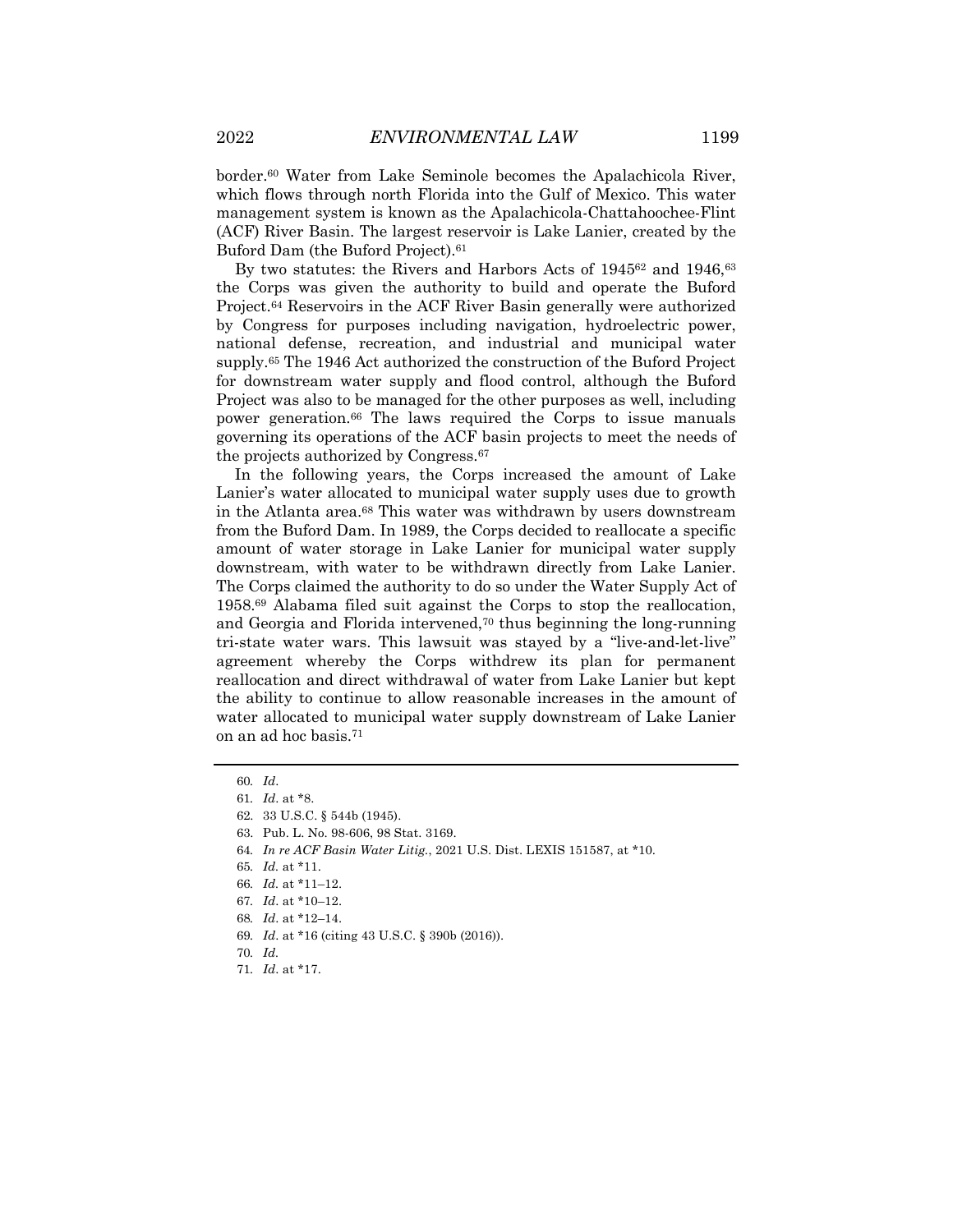In 2000, Georgia asked the Corps to modify its operation of the Buford Project to meet Georgia users' projected water supply needs until 2030, including withdrawal of 408 million gallons per day from the Chattahoochee River and 297 million gallons per day directly from Lake Lanier.<sup>72</sup> The Corps denied the request on the ground that it did not have the authority under the Rivers and Harbors Act of 1946 and the Water Supply Act to make such a reallocation of water without congressional approval.73 Georgia filed suit challenging that denial, and other suits followed. These lawsuits were eventually consolidated into a multi-district litigation, in which the United States District Court for the Middle District of Florida ruled that the Corps had exceeded its authority by its "*de facto*" reallocation of water storage to accommodate water supply uses.74 The Eleventh Circuit reversed, holding that the district court lacked jurisdiction under the Administrative Procedure Act in the case because the Corps had not taken a "final agency action" required for a legal challenge.75 The Eleventh Circuit also ordered the Corps' denial of Georgia's request in 2000 for permanent reallocation of water remanded to the Corps, because the court concluded the Corps did have the authority under the Rivers and Harbors Act to allocate water for municipal water supply uses.<sup>76</sup>

In 2012, the Corps concluded that it did have the authority to grant Georgia's request for water reallocation but would have to prepare an Environmental Impact Statement addressing the change.77 The Corps completed a draft of its updated Master Manual reflecting the reallocation, and the accompanying EIS, in 2015. Although the EIS identified potential adverse environmental effects, including "substantially adverse" effects on fish and aquatic resources in the Chattahoochee River, the Corps concluded that it could provide over 250,000 acre-feet of water storage for direct withdrawal from Lake Lanier without seriously affecting other purposes of the Buford Project. The Corps adopted the updated Master Manual reflecting the new water allocation on March 30, 2017, and the plaintiffs' lawsuits followed.78

<sup>72</sup>*. Id*. at \*18.

<sup>73</sup>*. Id*.

<sup>74</sup>*. In re* Tri-State Water Rights Litigation, 639 F. Supp. 2d 1308 (M.D. Fla. 2009).

<sup>75</sup>*. In re ACF Basin Water Litig*., 2021 U.S. Dist. LEXIS 151587, at \*20 (citing *In re* MDL-1824-Tri-State Water Rights Litigation, 644 F.3d 1160 (11th Cir. 2011)).

<sup>76</sup>*. Id.* at \*20–21 (citing *In re MDL-1824-Tri-State Water Rights Litigation*, 644 F.3d at 1160).

<sup>77</sup>*. Id.* at \*22–23.

<sup>78</sup>*. Id*. at \*23–25.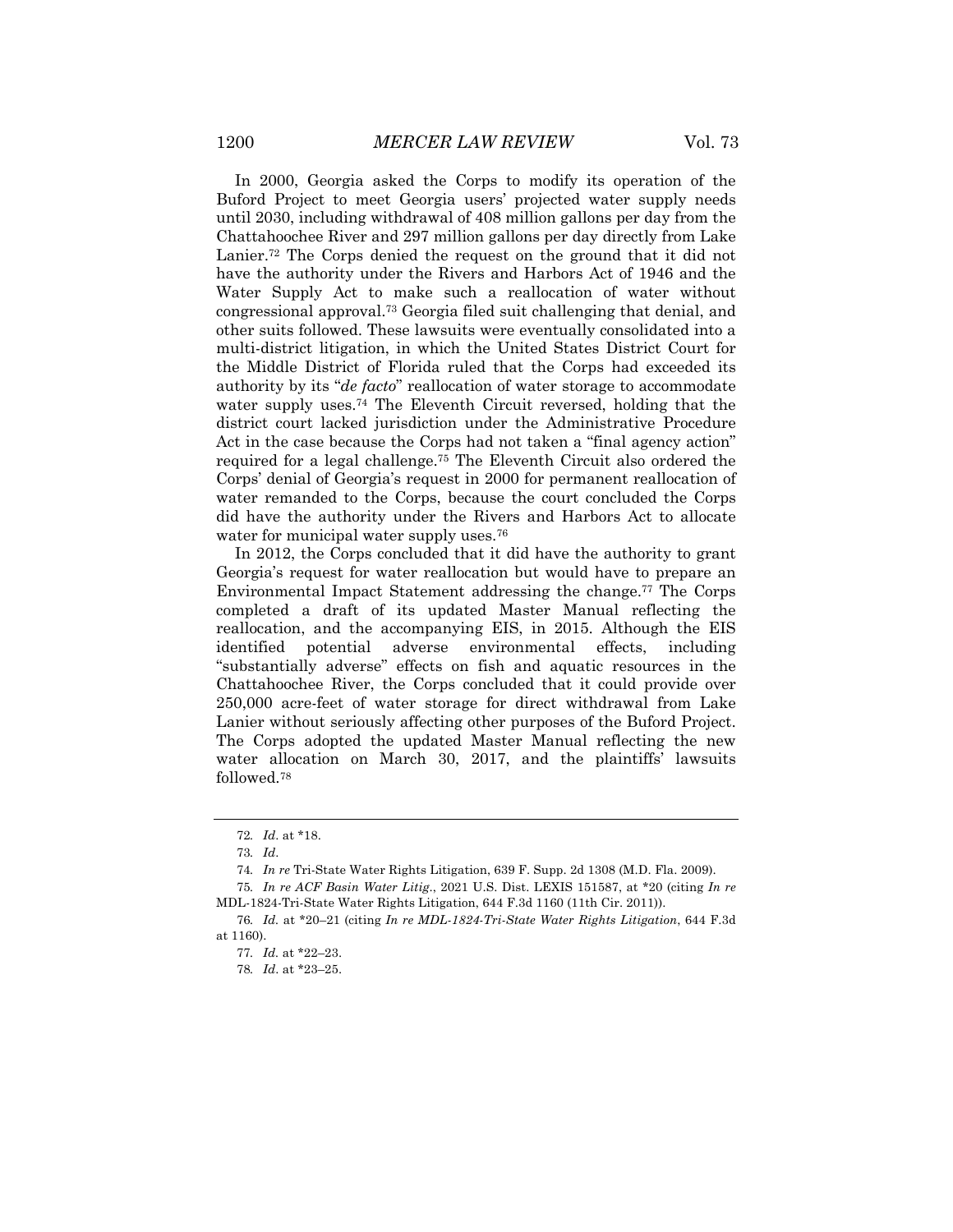In May 2020, the court granted summary judgment to the defendants as to the portions of Alabama's and NWF's lawsuits based on the Clean Water Act (CWA)<sup>79</sup> and judgment.<sup>80</sup> The parties all filed motions and cross-motions for summary judgment as to the remaining claims.81 At issue in the present case was Alabama's challenges to the Master Manual based on four grounds.<sup>82</sup>

First, Alabama claimed the Manual violated the Water Supply Act of 1958 by allocating what amounted to 23.7% of the Buford Project's conservation pool to the Georgia Water Providers' direct withdrawals.83 Alabama contended that this reallocation was in violation of the Water Supply Act's requirement that any modification of a reservoir project that would "seriously affect" the project's purposes or would involve "major structural or operational changes" must be approved by Congress.84

The court ruled against Alabama on this claim.<sup>85</sup> The court explained that the terms in the statute on which Alabama based this claim were not defined in the statute and were themselves ambiguous, and therefore "the agency's interpretation [of the terms' meaning] is entitled to 'controlling weight' as long as that interpretation is reasonable."86 The Corps had determined that the terms "major" and "seriously" "refer to changes and impacts that fundamentally depart from congressional intent for a project[,]" and could not be measured only by the size of a reallocation of water by itself.87 The court explained that the Corps had demonstrated that it could allocate additional water to the water supply via direct withdrawals from Lake Lanier without requiring a major structural or operational change to the Buford Project and without seriously affecting any authorized purpose of the Project or of the ACF system.88 The court concluded that the Corps demonstrated that its decision was reasonable, and thus the Corps was entitled to deference.89

Second, Alabama contended that the Corps violated the Rivers and Harbors Acts of 1945 and 1946 by unlawfully abandoning purposes

<sup>79.</sup> 33 U.S.C. § 1361(1987).

<sup>80</sup>*. In re ACF Basin Water Litig*., 2021 U.S. Dist. LEXIS 151587, at \*25.

<sup>81</sup>*. Id*. at \*25–26.

<sup>82</sup>*. Id*. at \*29.

<sup>83</sup>*. Id*. at \*29–30.

<sup>84</sup>*. Id*. at \*31–32 (citing 43 U.S.C. § 390b(e) (2016)).

<sup>85</sup>*. Id.* at \*34–35.

<sup>86</sup>*. Id*. at \*32–33 (citing Nat'l Ass'n of State Utility Consumer Advocates v. F.C.C., 457 F.3d 1238, 1253 (11th Cir. 2006)).

<sup>87</sup>*. Id.* at \*36.

<sup>88</sup>*. Id*. at \*37–39, \*43–45.

<sup>89</sup>*. Id*. at \*45.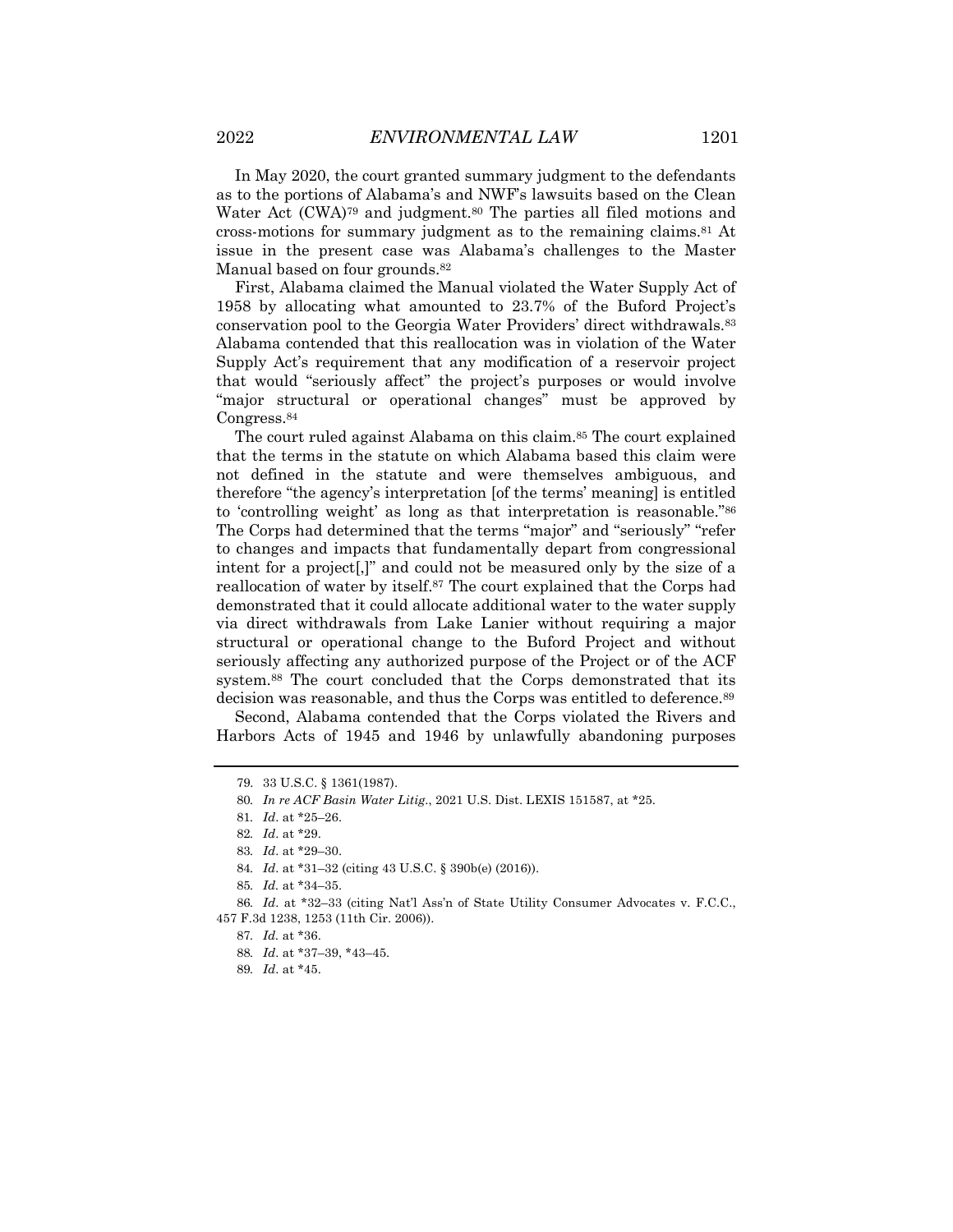authorized for the Project by Congress and by improperly prioritizing water supply over other authorized purposes of the Buford Project, including power generation, navigation, and flood control.90 Here, too, the court concluded that the Corps' determination that it had the authority to allocate more water from Lake Lanier to the needs of the municipal water supply was reasonable, as was the Corps' conclusion that it could do so without significantly impacting other authorized purposes of the Project or other ACF basin projects.91 The court noted that "[t]he Corps has significant discretion to balance the often competing purposes at its multi-purpose reservoirs."92

Third, Alabama contended that the Corps' EIS violated NEPA by comparing the impacts of the reallocation of water to conditions that had been present in 1989, when the Corps' issued its first draft of the updated Manual, prior to NEPA's passage.93 Alabama contended that the Corps should have measured the impact of the reallocation of water by comparing to the environment as it existed in 1958, when the previous manual was adopted.94 The court concluded that the Corps had properly described the "no action" alternative under NEPA as the environmental conditions existing at the time the reallocation of water was proposed (for example, the environmental conditions that would continue to exist if the proposed federal actions were not taken).95 These conditions in turn were the proper baseline against which to measure impacts of the water reallocation.96 The court explained that "[i]n Alabama's proposal, the Corps would have to describe an environment that has not existed for decades and analyze the management practice not as they actually exist but as a hypothetical set of conditions. Like many other districts, the [c]ourt holds that the interpretation of the 'no action' alternative as the current level of activity used as a benchmark is correct." <sup>97</sup>

Fourth, Alabama contended that the Corps violated the APA by failing to explain why the Corps did not follow its established policy of ensuring that its project operations did not degrade water quality.98 Alabama argued that the APA's mandate that agencies make

- 93*. Id*. at \*48.
- 94*. Id*.
- 95*. Id*. at \*48–49.
- 96*. See id*. at \*49.
- 97*. Id*. at \*50.
- 98*. Id*. at \*50–51.

<sup>90</sup>*. Id*. at \*45–46.

<sup>91</sup>*. Id*. at \*46.

<sup>92</sup>*. Id*. at \*47.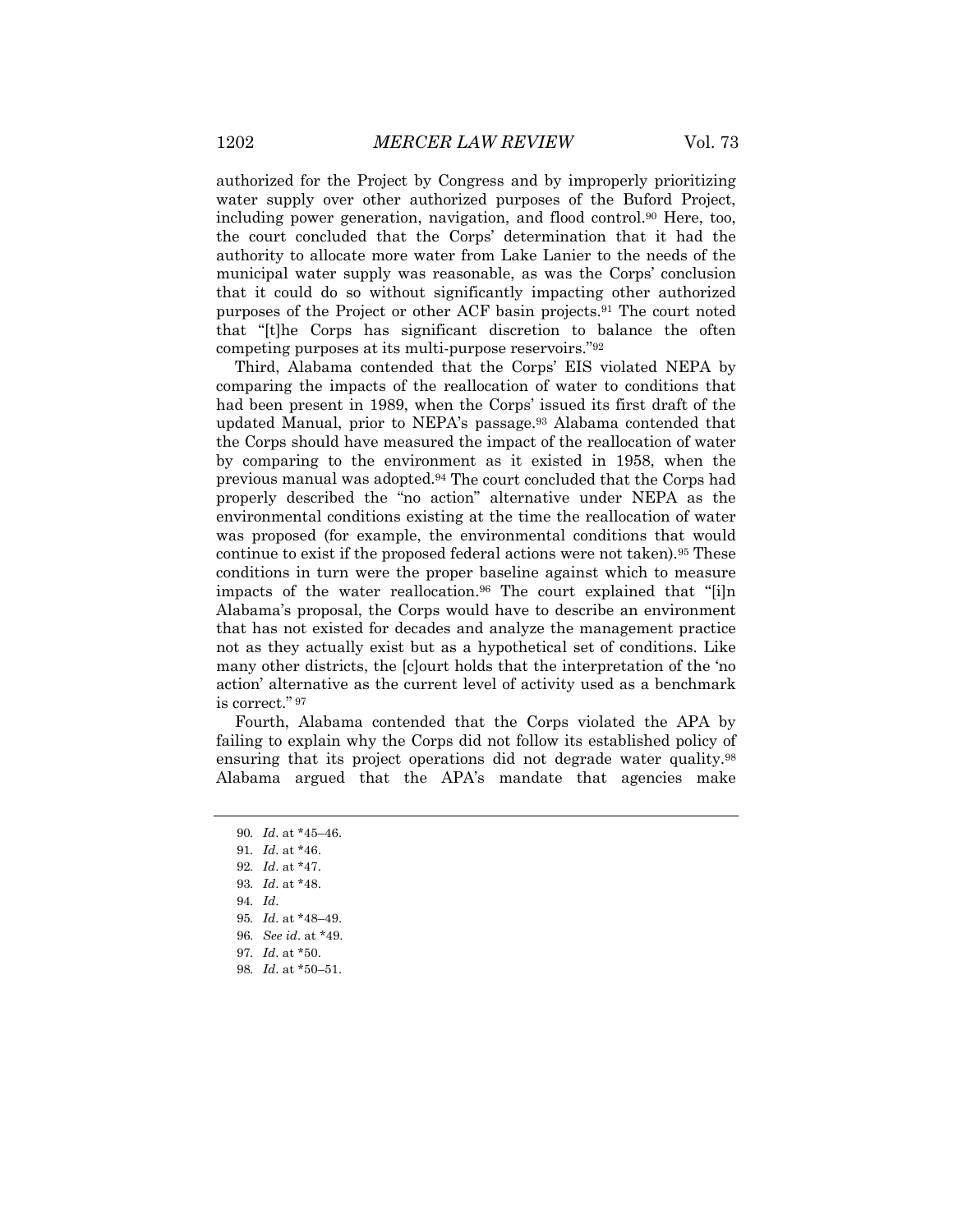reasonable decisions required the Corps to acknowledge the change in policy and offer a reasonable explanation for the change.99 The court noted, however, that Alabama admitted that the Corps explained in the EIS and the Record of Decision that "it was adopting the preferred alternative despite the potential impact to water quality because the 'substantial benefits to water supply . . . outweigh the potentially adverse water quality impacts associated with increased water supply uses.'"100 Thus, the court concluded, "even if the Corps' action was a departure from its guidance, the Corps adequately explained the reasons for its substantive action" and "[t]he [c]ourt defers to 'an agency's ultimate findings as well as drafting decisions like how much discussion to include on each topic . . . ."101

The court also granted summary judgment to the Corps and the Water Provider defendants on the NWF's claim that the Corps' EIS violated NEPA.102 The NWF argued that the EIS violated NEPA in several ways: (1) by narrowing the fish and wildlife conservation purpose to limit consideration of alternatives to the reallocation of Lake Lanier's water in the amount the Corps approved;<sup>103</sup> (2) by using the Corps' management practices of the ACF basin in 1989, which the NWF contended were already environmentally damaging, as the "no action" baseline against which to measure the impacts of the proposed reallocation;<sup>104</sup> (3) by failing to consider additional alternatives;<sup>105</sup> and (4) by failing to analyze the "direct, indirect, and cumulative impacts" of the reallocation.106

The court rejected each of these grounds.107 As to the first, the court explained that NEPA only required the Corps to include a purpose and need statement for the EIS.108 The contents "'is left to the agency's expertise and discretion, and courts defer to the agency if the statement is reasonable.'"109 Further, the court noted that the purposes of the Corps' ACF basin operations are defined by Congress, and while the

<sup>99</sup>*. Id*. at \*51.

<sup>100</sup>*. Id*. at \*52.

<sup>101</sup>*. Id*. (quoting Black Warrior Riverkeeper Inc. v. U.S. Army Corps of Eng'rs, 833 F.3d 1274, 1285 (11th Cir. 2016)).

<sup>102</sup>*. Id.* \*54, \*62.

<sup>103</sup>*. Id*. at \*54–55.

<sup>104</sup>*. Id*. at \*56–57.

<sup>105</sup>*. Id*. at \*57–58.

<sup>106</sup>*. Id*. at \*59–60.

<sup>107</sup>*. Id*. at \*60–62.

<sup>108</sup>*. Id*. at \*54–55.

<sup>109</sup>*. Id*. at \*55 (quoting Citizens for Smart Growth v. Peters, 716 F. Supp. 2d 1215, 1223 (S.D. Fla. 2010)).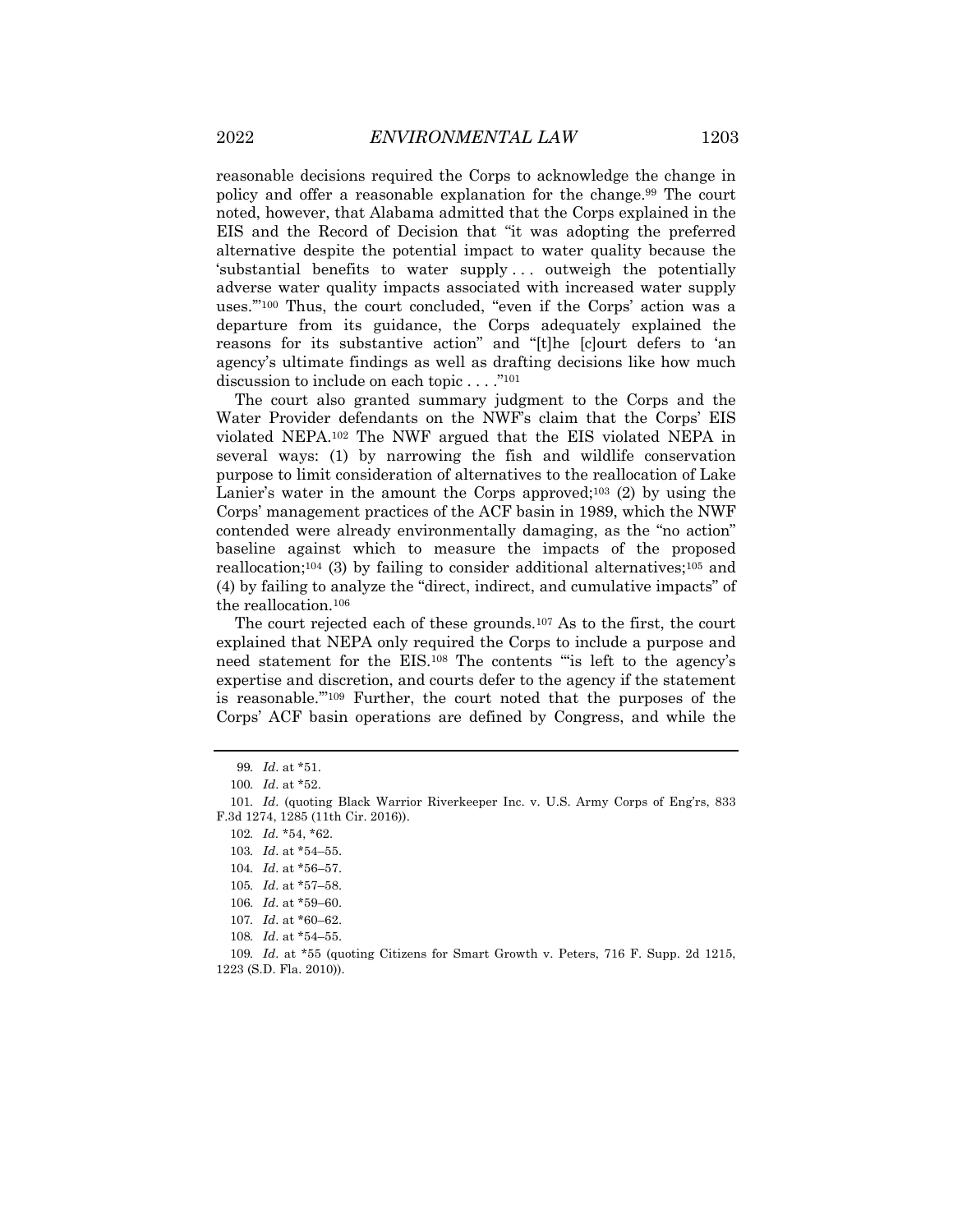Corps did include fish and wildlife as a purpose and need of the Buford Project in the EIS, it was not required to treat that purpose as co-equal, or indeed give it any particular weight in comparison, with other purposes of the Project.110

As to the second ground, the court rejected it for a similar reason that it rejected Alabama's challenge to the "no action" baseline the Corps used for the EIS.111 The court stated that "[o]nce again, the Corps' judgment and selection of a baseline that represented no change from current management is deserving of deference, consistent with NEPA, and neither arbitrary nor capricious."112

On the third ground, the court concluded that the ten alternatives examined by the Corps in the EIS "enabled reasoned choices considering the objectives the Corps had identified" and thus its choices of alternatives to the reallocation of water at the level it authorized was not arbitrary or capricious.113

Finally, the court disagreed with the NWF's contention that the Corps had failed to analyze the direct, indirect, and cumulative impacts of the reallocation.114 The court found, to the contrary, that the Corps had "exhaustively detailed" the direct, indirect, and cumulative impacts and followed NEPA's requirements in all necessary respects in making its decision.115 Also, while the NWF argued that the Corps left it to the State of Georgia to figure out how to mitigate adverse impacts of the additional water withdrawals, the court noted that federal agencies "can recognize that other entities are in the best position to take appropriate action[,]" and that "[t]he agency need not delay adopting its preferred alternatives while those other entities choose 'what mitigating measures they consider necessary.'"116

The court summed up its decision by stating that "[i]n the absence of an agreement among Georgia, Florida[,] and Alabama, there is no better alternative [,] [d]ecades of deferral and delay due to litigation should end."117

<sup>110</sup>*. Id.* at \*55–56.

<sup>111</sup>*. Id*. at \*56.

<sup>112</sup>*. Id*. at \*57.

<sup>113</sup>*. Id*. at \*59.

<sup>114</sup>*. Id*.

<sup>115</sup>*. Id*. at \*60.

<sup>116</sup>*. Id*. at \*60–61 (citing Robertson v. Methow Valley Citizens Council, 490 U.S. 332, 353 (1989)).

<sup>117</sup>*. Id*. at \*63.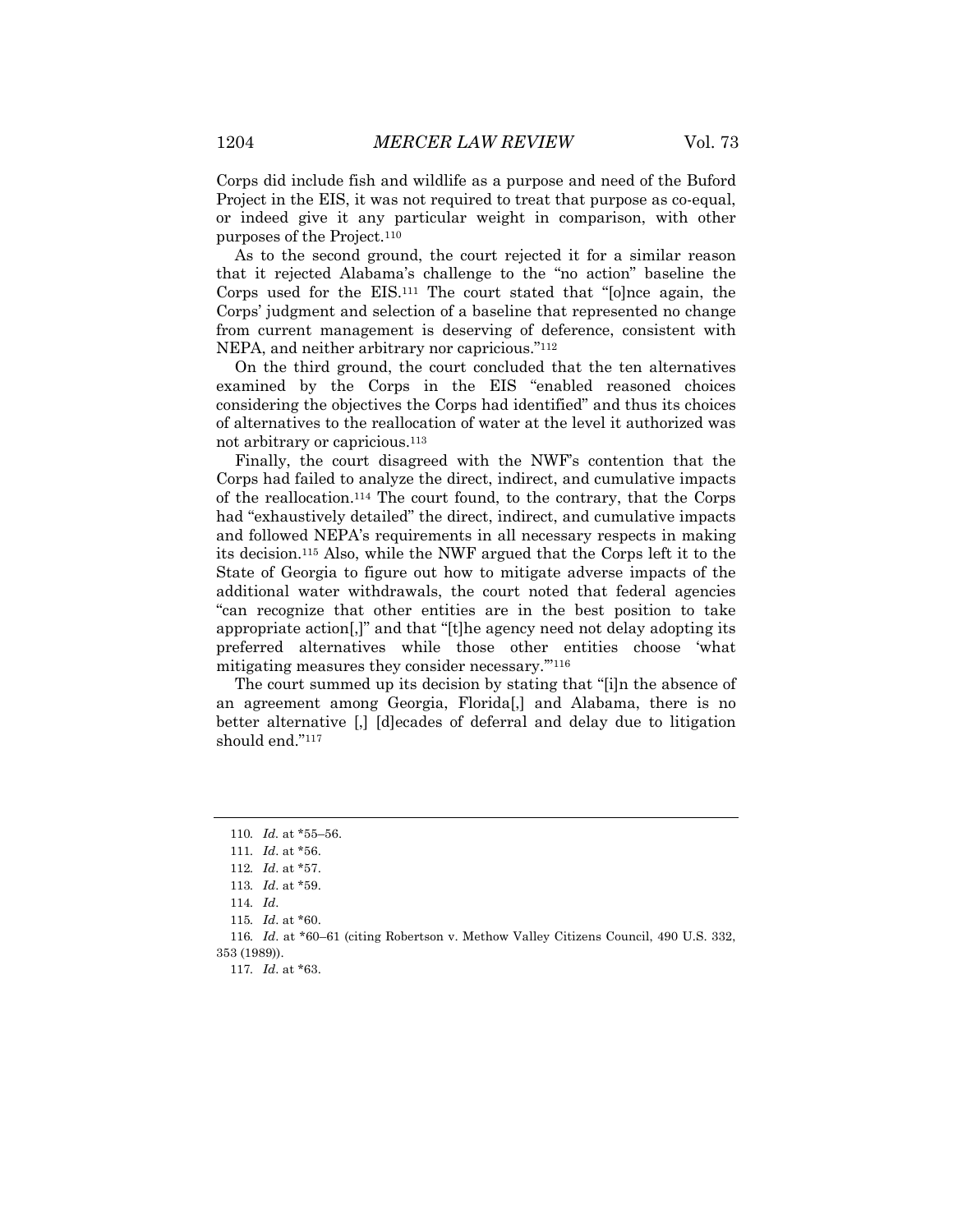In *Johnson v. 3M*,118 the plaintiff and potential members of a class of plaintiffs were purchasers of water from the Rome Water and Sewer Division in Rome, Georgia.119 The plaintiff sued numerous defendants related to the carpet manufacturing industry in Dalton, Georgia, including suppliers of chemicals to carpet manufacturers, carpet manufacturers, the City of Dalton d/b/a/ Dalton Utilities, and the Dalton Whitfield County Solid Waste Authority,120 claiming that these defendants caused or contributed to the discharge of chemicals used in carpet manufacturing known as Per-and polyfluoroalkyl substances (PFAS) into waterways in the Upper Coosa River Basin, including the Oostanaula River, from which the City of Rome withdraws its drinking water.121

PFAS is a group of chemicals used in carpet manufacturing.122 PFAS is stable and repels oil and is used to make carpet both water and stain resistant. As a result of these properties, PFAS does not break down in the environment. It is also toxic and is linked to adverse health effects including cancer and developmental defects in fetuses. PFAS is water soluble, and thus drinking water is a significant source of exposure to PFAS for humans.<sup>123</sup>

Defendants named in plaintiff's lawsuit comprised four groups: the Supplier Defendants, who manufacture and supply PFAS to carpet manufacturers; the Manufacturer Defendants, who manufacture carpet in and around Dalton, Georgia; the Dalton Whitfield Solid Waste Authority (DWSWA), which operates two landfills that accepted solid waste from the Manufacturer Defendants and which discharged leachate from the landfills to the Dalton water treatment facility (publicly owned treatment works, or POTW), and Dalton Utilities, an entity of the City of Dalton.124

Dalton Utilities operates the Dalton POTW and a Land Application System (LAS) of liquid waste disposal where wastewater is treated and then sprayed onto land rather than returned to a waterway.125 Under its permit, Dalton Utilities must operate the LAS as a "no discharge" system, meaning that no discharges of pollutants to surface water. Dalton Utilities also has a National Pollutant Discharge Elimination

<sup>118.</sup> No. 4:20-cv-8-AT, 2021 U.S. Dist. LEXIS 197688 (N.D. Ga. Sept. 20, 2021).

<sup>119</sup>*. Id*. at \*15–16.

<sup>120.</sup> For a list of all parties, see *id*. at \*1–7.

<sup>121</sup>*. Johnson*, 2021 U.S. Dist. LEXIS 197688, at \*16–18.

<sup>122</sup>*. Id*. at \*14.

<sup>123</sup>*. Id*. at \*15.

<sup>124</sup>*. Id*. at \*16–18.

<sup>125</sup>*. Id*. at \*17.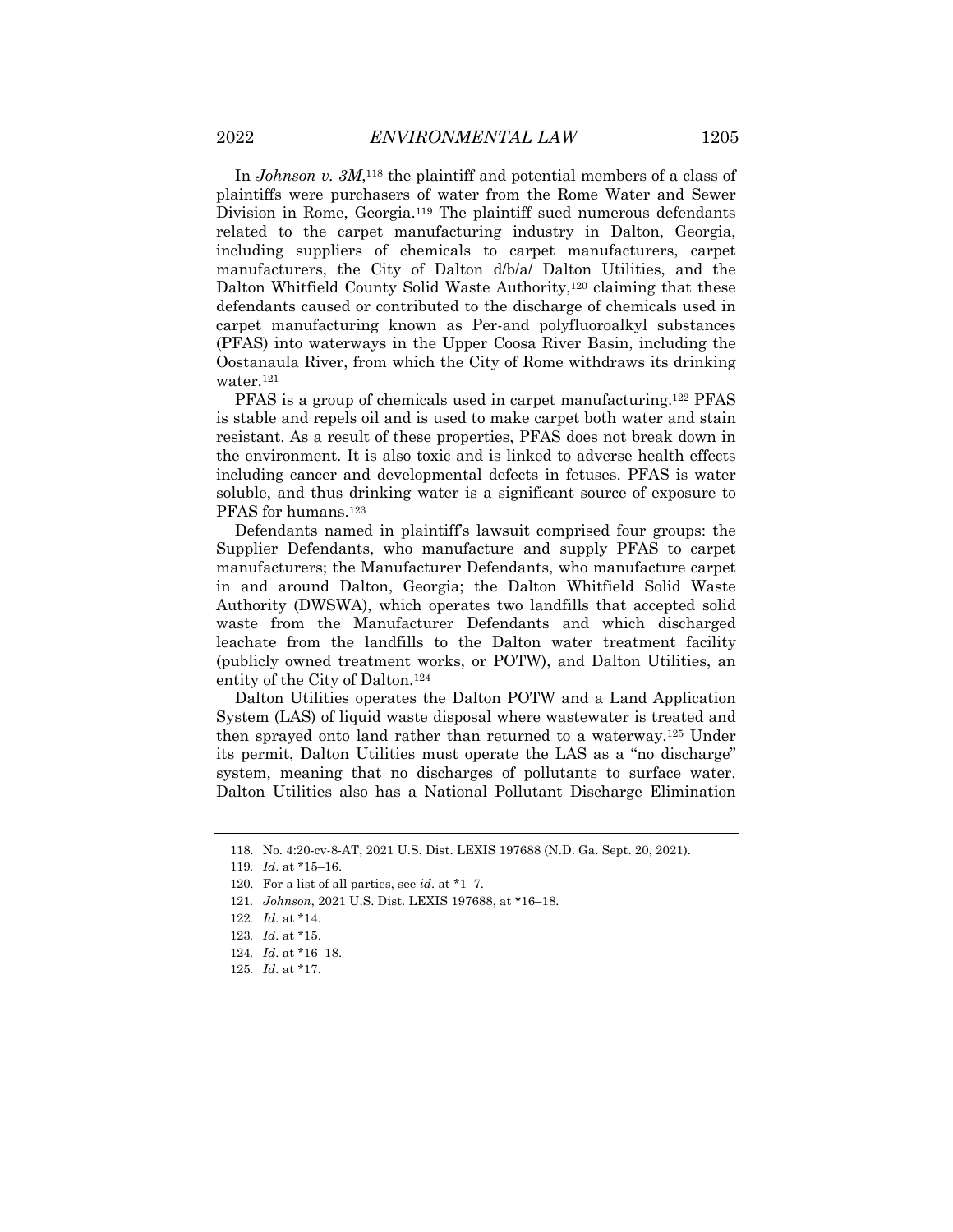System (NPDES) General Stormwater Permit which prohibits discharges of wastewater and contaminated stormwater from the LAS. Dalton Utilities in turn enacted its own rules for users of the LAS, which prohibit a user from discharging any wastewater to the LAS which would cause the "pass through" of pollutants from the LAS to surface water.<sup>126</sup>

Approximately 90% of the wastewater that is disposed of by the LAS originates from industrial users, primarily carpet manufacturers.127 The Manufacturers' wastewater discharge contains PFAS. A characteristic of PFAS is that they "resist degradation during treatment processing at the POTW and [thus] accumulate in the LAS."128

The EPA has established a drinking-water limit of seventy parts per trillion for certain PFAS chemicals.129 Studies done in 2006 found PFAS levels well above this level in surface water downstream of the LAS, and a 2009 study found "dangerously high levels" of PFAS in Rome's drinking water.130 In 2016, the City of Rome determined that its existing water treatment system was incapable of removing PFAS from the city's drinking water. Rome installed a temporary filtration process, and to pay for it and a planned permanent upgraded filtration system capable of dealing with PFAS, Rome has implemented a surcharge on the price of water that will increase at least 2.5% per year.131

The plaintiff filed suit in 2019, claiming personal injury, property damage, and economic harm resulting from the PFAS contamination of Rome's drinking water.132 Causes of action included claims under the Clean Water Act against Dalton Utilities and the DWSWA, and for willful misconduct and negligence against all defendants except Dalton Utilities, negligence per se against all defendants except Dalton Utilities and the Supplier Defendants, and public nuisance against all defendants.<sup>133</sup>

Of particular relevance to the defendants' motions to dismiss, the plaintiff alleged that all defendants "have known for years that PFAS cannot be removed from the industrial wastewater and that the

<sup>126</sup>*. Id*. at \*17–19.

<sup>127</sup>*. Id*. at \*18.

<sup>128</sup>*. Id*. at \*19.

<sup>129</sup>*. Id*. at \*15.

<sup>130</sup>*. Id*. at \*20–21.

<sup>131</sup>*. Id*. at \*22.

<sup>132</sup>*. Id*. at \*22–24.

<sup>133</sup>*. Id.* at \*24–25.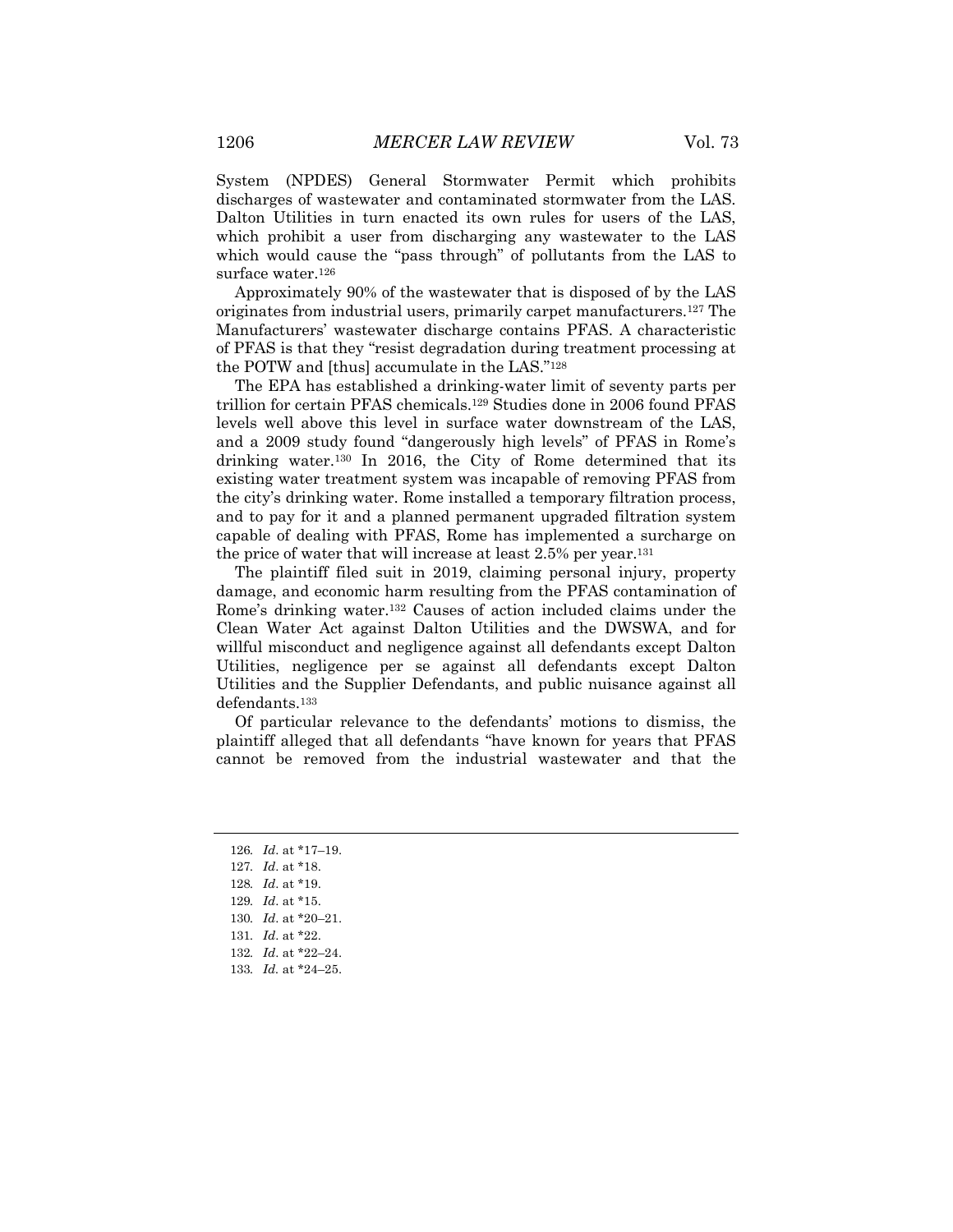conventional treatment processes and land application do not remove these chemicals prior to discharge" to surface waters around the LAS.134

The court's present order dealt with motions to dismiss for failure to state a claim brought by defendants as to several of the plaintiff's claims.135 The court ruled that plaintiff's amended complaint stated claims against defendants, except as follows: the court ruled that the plaintiff failed to state a claim for nuisance against Dalton Utilities, failed to state a claim for negligence against the Supplier Defendants, and failed to state a claim for negligence per se against two of the Supplier Defendants.136 Rather than summarize all of the court's rulings in its lengthy opinion, this Article summarizes aspects of some of those rulings that practitioners might find particularly interesting.

#### I. PLAINTIFF'S COMPLAINT IS NOT AN IMPROPER COLLATERAL ATTACK ON THE GEORGIA ENVIRONMENTAL PROTECTION DIVISION'S PERMITTING DECISIONS.

Dalton Utilities moved to dismiss the complaint's CWA citizen-suit claim against it on the ground that its LAS is permitted by the Georgia Environmental Protection Division (EPD) as a nonpoint source and that Dalton Utilities had not violated its LAS permit.137 Dalton Utilities argued that the CWA's National Pollution Elimination Discharge System Permit (NPDES) program only requires permits for point sources, and that EPD's regulations implied that if EPD issued an LAS permit, EPD had necessarily determined that the LAS was not a point source that required an NPDES permit. The plaintiff's CWA claim alleging that Dalton Utilities' LAS discharged pollutants without an NPDES permit thus failed because Dalton Utilities was in compliance with its LAS permit and was not required to have an NPDES permit.<sup>138</sup>

The court rejected this argument.139 Among other things, the court concluded that the LAS was a point source.140 The court followed other courts that had concluded that spray heads used for the land application of wastewater fit the regulatory definition of a point source, and that the wastewater that thereafter migrated from the LAS into

- 134*. Id*. at \*19–20.
- 135*. Id*. at \*26–27.
- 136*. Id*. at \*8–9.
- 137*. Id*. at \*49.
- 138*. Id*. at \*49–51.
- 139*. Id*. at \*50.

<sup>140</sup>*. Id*. at \*58.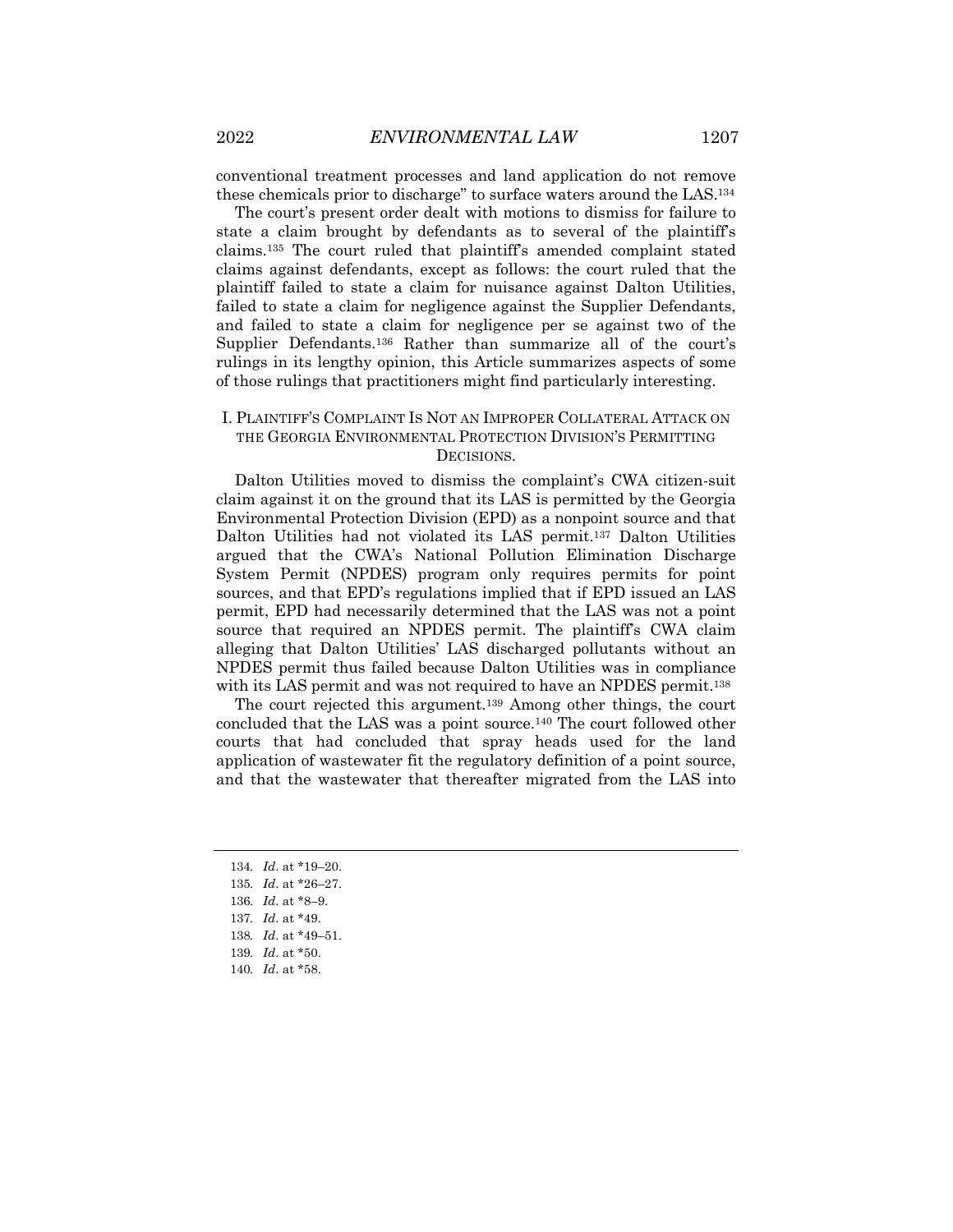surface water constituted a discharge from a point source.141 It pointed out that even if an LAS is a nonpoint source when it operates properly, "When the system fails . . . with resulting discharge . . . the escape of liquid from the confined system is from a point source."142

The court also concluded that Dalton Utilities could not claim protection under the CWA's permit shield provision,<sup>143</sup> which provides that if the holder of an NPDES permit discharges pollutants in accordance with its permit, the permit shields the holder from CWA liability.144 The court explained that Dalton Utilities did not hold an NPDES permit and that the permit shield protection did not extend to an LAS permit.145 The court noted that "[p]laintiff's Complaint adequately alleges that the LAS system does not operate according to its design as a 'no discharge system,' but instead Dalton Utilities' operation of the LAS system results in discharges of PFAS[,]" to surface waters, which would require an NPDES permit that Dalton Utilities did not have.146

With respect to other grounds for dismissal of the plaintiff's CWA claim against Dalton Utilities, the court also ruled that it would not abstain from asserting jurisdiction under the *Burford* abstention doctrine,<sup>147</sup> that the plaintiff's complaint stated a claim under the CWA for spills of sewage from the LAS,148 and that the plaintiff's claim was not barred by the statute of limitations.149

<sup>141</sup>*. Id*. at \*55–58 (citing Flint Riverkeeper Inc. v. Southern Mills, Inc., 276 F. Supp. 3d 1359, 1367–68 (M.D. Ga. 2017)); United States v. Earth Sciences, Inc., 599 F.2d 368, 370 (10th Cir. 1979); Reynolds v. Rick's Mushroom Service, Inc., 246 F. Supp. 2d 449, 457 (E.D. Pa. 2003).

<sup>142</sup>*. Johnson*, 2021 U.S. Dist. LEXIS 197688, at \*57 (citing *Earth Sciences, Inc.*, 599 F.2d at 374).

<sup>143.</sup> 33 U.S.C. § 1342(k) (2019).

<sup>144</sup>*. Johnson*, 2021 U.S. Dist. LEXIS 197688, at \*60.

<sup>145</sup>*. Id*. at \*61–62.

<sup>146</sup>*. Id*. at \*63.

<sup>147</sup>*. Id*. at \*66. The Supreme Court of the United States explained that federal courts could elect to abstain from issuing rulings or holdings that could interfere with State regulatory schemes or enforcement actions. Burford v. Sun Oil Co., 319 U.S. 315 (1943); *see generally Johnson*, 2021 U.S. Dist. LEXIS 197688, at \*65–66.

<sup>148</sup>*. Id*. at \*67.

<sup>149</sup>*. Id*. at \*73.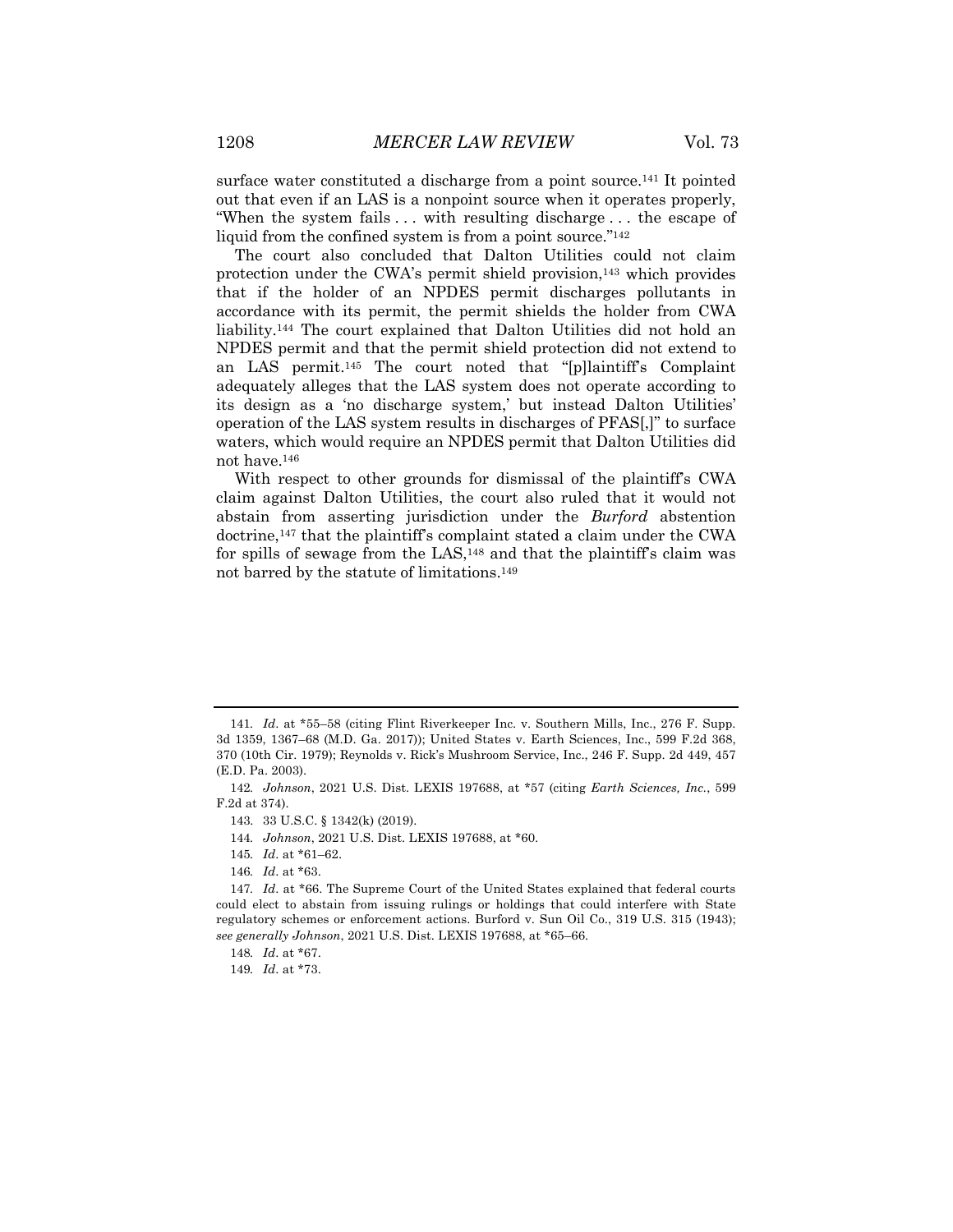#### II. PLAINTIFF STATED A CLAIM AGAINST THE DWSWA UNDER THE CWA FOR CAUSING OR CONTRIBUTING TO THE DISCHARGE OF PFAS FROM THE DALTON UTILITIES' LAS

The plaintiff's complaint alleged that the DWSWA discharged its landfill leachate containing PFAS to the Dalton POTW, where the chemicals could not be removed from the leachate, and from where the PFAS "pass[ed] through" to the LAS, where they were sprayed onto land as part of the land application of wastewater.150 From the LAS, the PFAS then migrated into surface water that became the drinking water supply for Rome.151 The plaintiff alleged that the DWSWA caused violations of Dalton Utilities' sewer use rules, its NPDES general stormwater permit, prohibiting discharges of stormwater mixed with industrial wastewater or contaminated stormwater, and section 307(d) of the CWA,152 which prohibits the discharge of pollutants that pass through and are discharged from a POTW into surface waters.153

The DWSWA contended that it did not cause a violation of Dalton Utilities' NPDES stormwater permit.154 First, the DWSWA argued that because a claim based on the "pass through" of pollutants requires a plaintiff to provide a discharge in violation of a permit, and the plaintiff's claim against Dalton Utilities was based on a discharge without a permit, the DWSWA could not have caused a violation of a permit.155 The court concluded that the complaint did allege that the DWSWA discharged PFAS into the Dalton POTW, which then exited the LAS into surface waters in violation of Dalton Utilities' permits.156 Because the court was required to accept those allegations as true for the purposes of deciding a motion to dismiss for failure to state a claim, the court would not dismiss the CWA claim on that basis.157

The DWSWA also argued that the permit violation on which the plaintiff based his CWA claim was the discharge itself of stormwater mixed with industrial wastewater but not the discharge of any particular pollutant in the wastewater.158 Since the DWSWA did not cause the discharge itself, it argued that it did not cause a violation of the CWA. The court concluded, however, that "[p]laintiff has alleged

<sup>150</sup>*. Id*. at \*76–77.

<sup>151</sup>*. Id*. at \*75.

<sup>152.</sup> 33 U.S.C. 1317 (1987).

<sup>153</sup>*. Johnson*, 2021 U.S. Dist. LEXIS 197688, \*75–76.

<sup>154</sup>*. Id*. at \*81.

<sup>155</sup>*. Id*. at \*81–82.

<sup>156</sup>*. Id*. at \*82.

<sup>157</sup>*. Id*.

<sup>158</sup>*. Id*.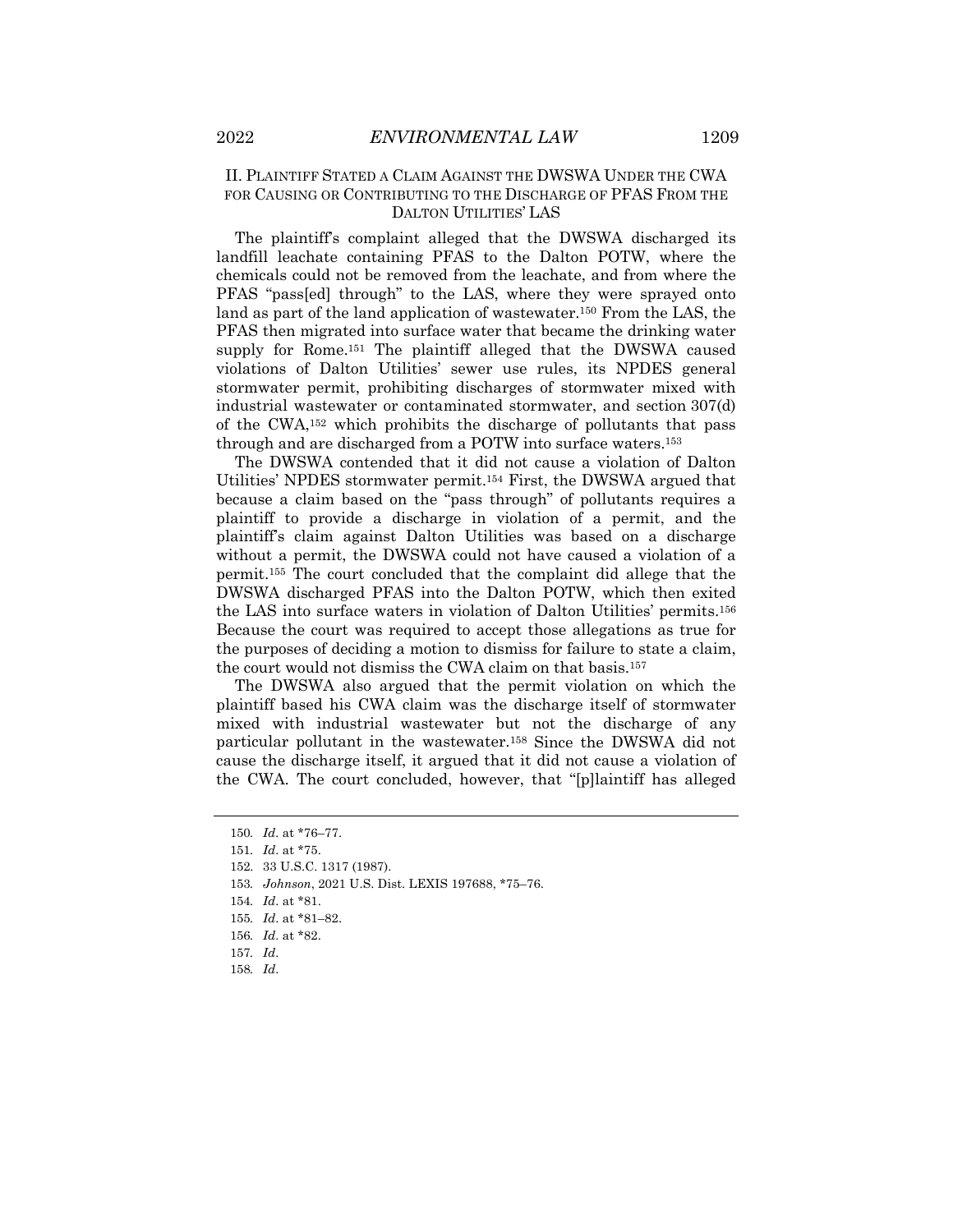that violations of [Dalton Utilities'] General Stormwater permit are caused by the presence of the PFAS from the DWSWA's discharges to the POTW and the LAS."159 Again, the DWSWA's argument appears to be based on the presumption that it could presume that the LAS would function as it was intended, which would result in no discharge to surface waters. Thus, the PFAS in its wastewater was not in and of itself a violation of any permit term or regulation when its wastewater was ultimately applied on land.160 The court pointed out, though, that one actor such as the DWSWA could be a cause of another's violation of a permit due to the "pass through" of pollutants without having to be the sole cause of the violation.161 The court pointed to reasoning from the Eighth Circuit that an industrial user's discharge need only be "'a cause' of the POTW's NPDES permit violation, even though another factor, such as the POTW's operation difficulties . . . are independent causes of such violation . . . . "<sup>162</sup>

#### III. DALTON UTILITIES AND THE DWSWA ARE NOT ENTITLED TO SOVEREIGN IMMUNITY

The governmental entities (Dalton Utilities and the DWSWA) contended that they were entitled to sovereign immunity as to the plaintiff's state-law nuisance claim.163 Dalton Utilities based its contention on a 2014 Supreme Court of Georgia decision<sup>164</sup> where the court appeared to hold that the so-called "nuisance exception" to sovereign immunity was limited to claims for eminent domain or inverse condemnation where the government would be expected to pay compensation for property.165 The plaintiff countered with authority prior to 2014 that allowed plaintiffs to bring nuisance claims against local governments.<sup>166</sup>

The court noted that a decision by the Supreme Court of Georgia in *Gatto v. City of Statesboro*<sup>167</sup> was issued following the hearing on the

166*. Id*. at \*114–15.

<sup>159</sup>*. Id*. at \*87.

<sup>160</sup>*. Id*. at \*83.

<sup>161</sup>*. Id*. at \*86–87.

<sup>162</sup>*. Id*. at \*87 (quoting Arkansas Poultry Fed'n v. U.S.E.P.A., 852 F.2d 324, 238 (8th Cir. 1988)).

<sup>163</sup>*. Id.* at \*113–14.

<sup>164.</sup> Dept. of Nat. Resources v. Ctr. for a Sustainable Coast, 294 Ga. 593, 755 S.E.2d 184 (2014).

<sup>165</sup>*. Johnson*, 2021 U.S. Dist. LEXIS 197688, at \*113 (citing *Dept. of Nat. Resources*, 294 Ga. at 600, 755 S.E.2d at 190).

<sup>167.</sup> 312 Ga. 164, 860 S.E.2d 713 (2021).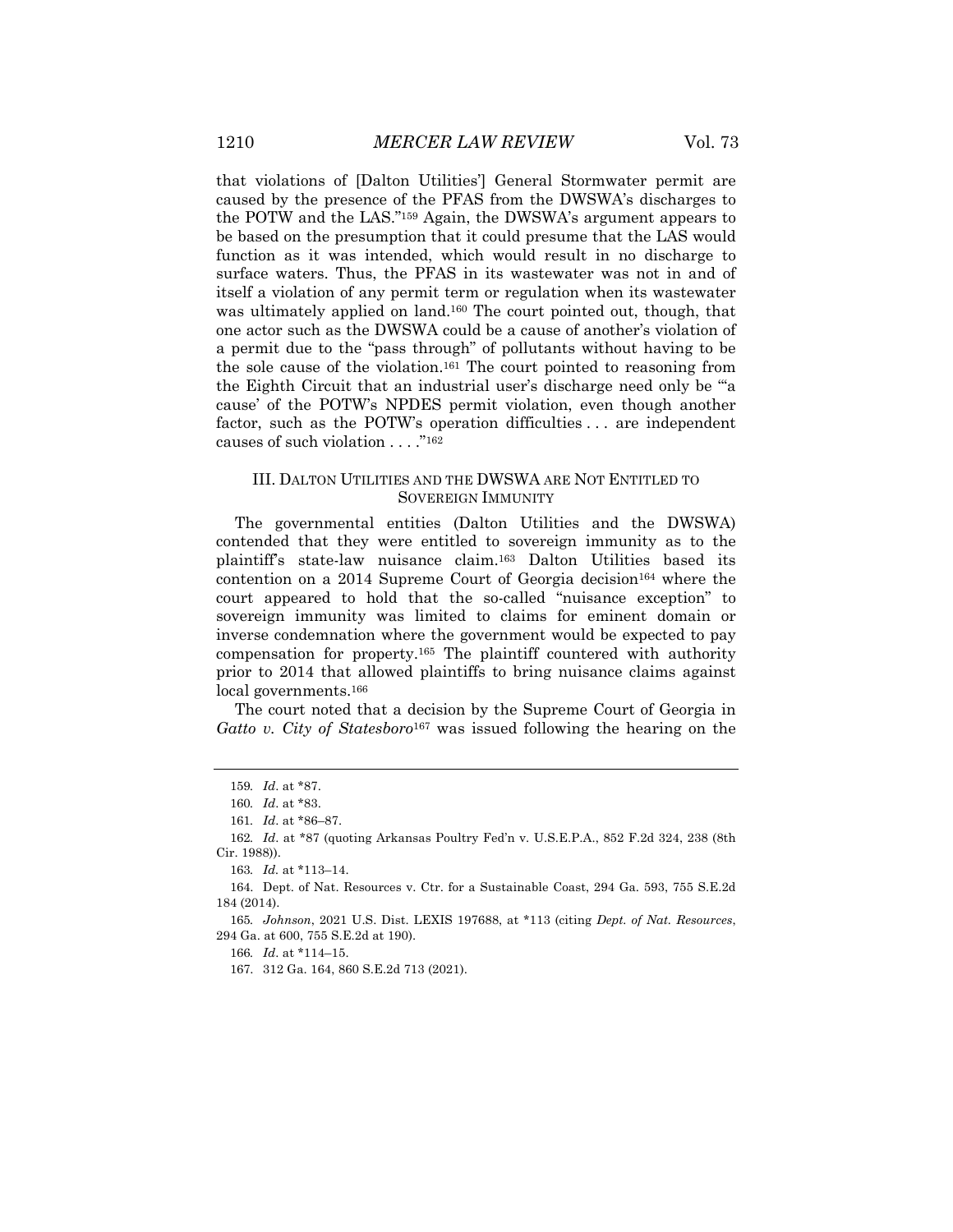motions in the present case.168 Based on *Gatto*, the district court in

*Johnson* (the present case) concluded that "as it stands now, [Georgia] law allows for a nuisance claim against a municipality for injury to property (or the use and enjoyment thereof) or personal injury."169 The court then cited Georgia law for the rule that

To be held liable for maintenance of a nuisance, the municipality must be chargeable with performing a continuous or regularly repetitious act . . . which causes . . . hurt, inconvenience, or injury; [and] the municipality must have knowledge or be chargeable with notice of the dangerous condition . . . .170

Based on this rule, the court concluded that the plaintiff stated a claim for nuisance against Dalton Utilities for the "'continuous or regularly repetitious act' of discharging PFAS into the Conasauga River for years, with full knowledge and awareness of its consequences, and failing to act to remedy this dangerous condition."171

The court also concluded that the DWSWA could not establish at the motion to dismiss phase that it was entitled to sovereign immunity.172 The court noted that whether an entity like the DWSWA, which is a quasi-governmental authority created pursuant to O.C.G.A.  $\S 12-8-50$ ,  $173$  is entitled to sovereign immunity is an issue of first impression under Georgia law.174 The DWSWA argued that because it is a creation of the City of Dalton and Whitfield County, both of which have sovereign immunity, it should similarly be entitled to sovereign immunity. However, the court noted that the law was not clear that an authority should be treated similarly to a local government.175 Further, no law exists in Georgia to show whether an authority like the DWSWA is a "department or agency of the state" such that it would have sovereign immunity under the Georgia Constitution.176 Beyond determining whether the DWSWA is entitled to sovereign immunity in the first place, the court noted that the plaintiff had raised a number of "legitimate" arguments that the DWSWA had waived that immunity,

169*. Id*.

<sup>168</sup>*. Johnson*, 2021 U.S. Dist. LEXIS 197688, at \*118–19.

<sup>170</sup>*. Id*. at \*119 (quoting Mayor of Savannah v. Palmerio, 242 Ga. 419, 426, 249 S.E.2d 224, 229 (1978)).

<sup>171</sup>*. Id*. at \*120.

<sup>172</sup>*. Id*. at \*122.

<sup>173.</sup> O.C.G.A. § 12-8-50 (1990).

<sup>174</sup>*. Johnson*, 2021 U.S. Dist. LEXIS 197688, at \*126.

<sup>175</sup>*. Id*. at \*130–31.

<sup>176</sup>*. Id.* at \*127 (discussing GA. CONST. art. I, § 2, para. 9(e)).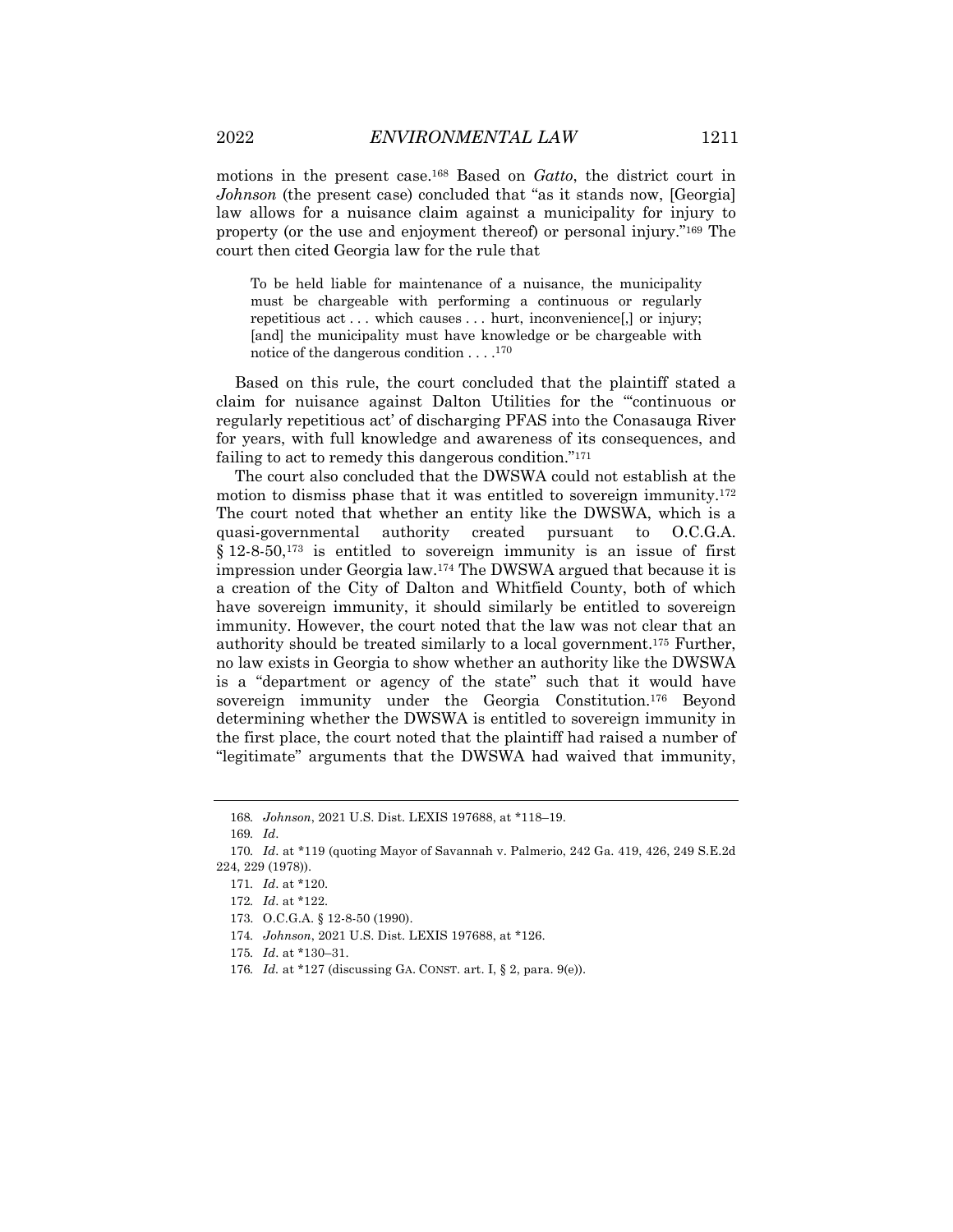which in some cases would require additional factual support through discovery and thus should not be addressed in a  $12(b)(6)$  motion.<sup>177</sup>

#### IV. THE SUPPLIER DEFENDANTS DID NOT OWE A DUTY TO THE PLAINTIFF TO PREVENT CONTAMINATION BY PFAS OF ROME'S DRINKING WATER

Although the court concluded that the other defendants did owe a duty for the purposes of the plaintiff's negligence claim to the plaintiff with respect to the contamination, the court concluded that the Supplier Defendants did not.178 The court explained that the PFAS suppliers "are not alleged to have polluted the water themselves[,] [r]ather, they are alleged to have supplied the chemicals[,]" that were used by the Manufacturing Defendants and disposed of in a manner that polluted the water.179 The plaintiff could not "point to any authority from Georgia establishing a duty on the part of a chemical supplier to protect an unknown third-party, rather than its consumer, from harm resulting from the negligent use or disposal of the chemical."180

#### V. THE PLAINTIFF STATED A CLAIM FOR PUBLIC NUISANCE AGAINST ALL **DEFENDANTS**

"The essential element of nuisance is control over the cause of the harm."<sup>181</sup> In addition, "some Georgia courts have emphasized that, in the case of a continuing nuisance, to be liable, the defendant must at least have a 'legal right' to terminate the cause of the injury."182 Finally, "[w]here the element of control is met, knowledge of a dangerous situation and a failure to remedy that situation within a reasonable time can result in a legal nuisance."183

The plaintiff alleged that the Manufacturing Defendants and the DWFWS knowingly discharged PFAS to the Dalton POTW.184 Further, the plaintiff alleged that these defendants "have the legal right and ability to abate the nuisance but have failed" to do so.185 For example,

<sup>177</sup>*. Id.* at \*128–29.

<sup>178</sup>*. Id*. at \*144–46.

<sup>179</sup>*. Id*. at \*146.

<sup>180</sup>*. Id*. at \*147.

<sup>181</sup>*. Id*. at \*172 (quoting Grinold v. Farist, 284 Ga. App. 120, 122, 643 S.E.2d 253, 255 (2007)).

<sup>182</sup>*. Id.* at \*174 (citing Kenner v. Addis, 61 Ga. App. 40, 43, 5 S.E.2d 695, 698 (1939)).

<sup>183</sup>*. Id.* at \*176 (citing Horton v. City of Macon, 144 Ga. App. 380, 382, 241 S.E.2d 311, 314 (1977)).

<sup>184</sup>*. Id.* at \*177–78.

<sup>185</sup>*. Id*. at \*180.